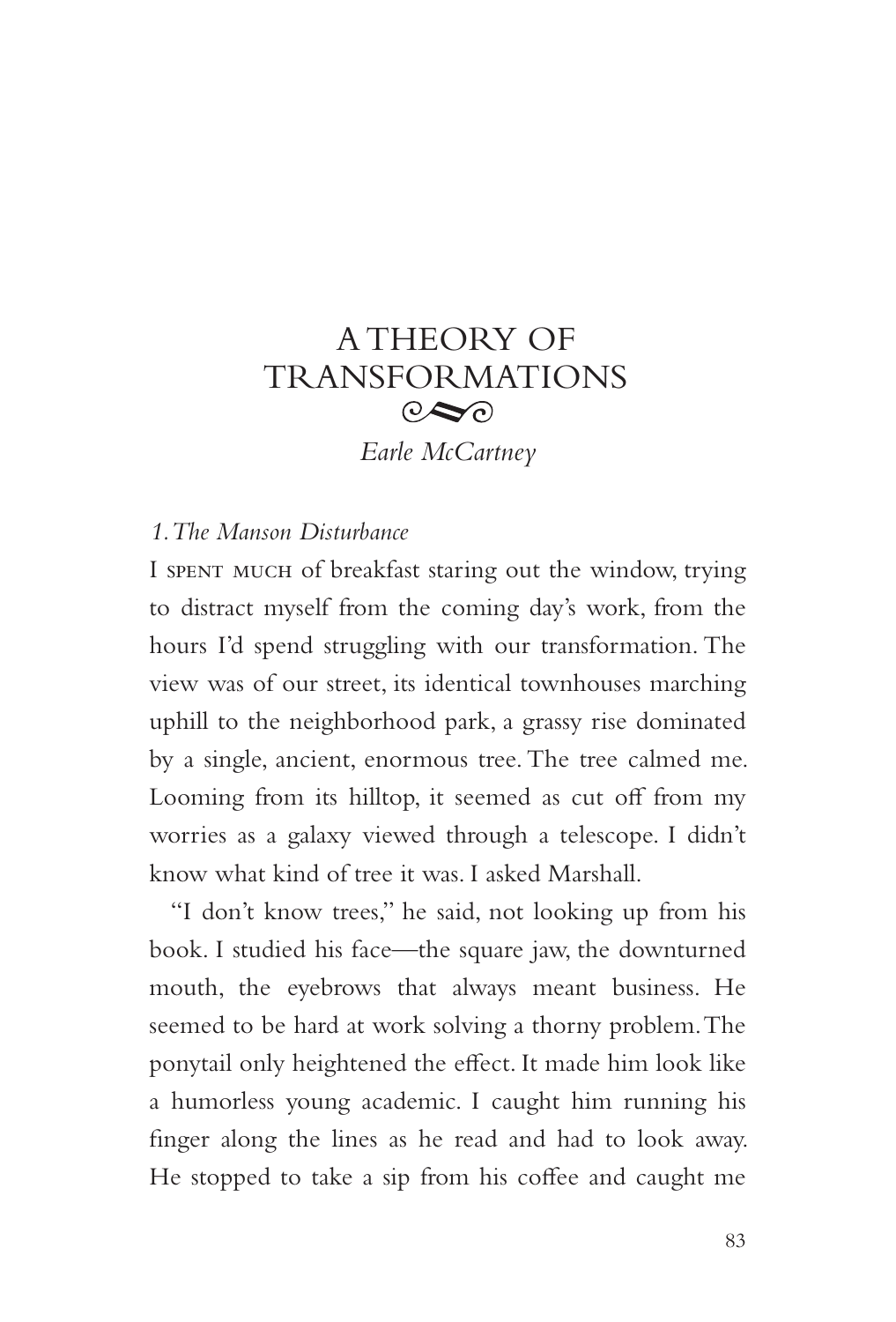staring out the window. "I wouldn't have thought I could be jealous of a tree," he said. "Yet here we are."

"I'm serious. I thought you would know. Why did I think you would know?"

Marshall shrugged. "What can I say? I'm a mystery."

"What are you reading, anyway."

"Geology," he said. He closed the book around his finger and held it up for me to see. An introductory college text, from the look of the glossy cover. Maybe high school.

"I have to go to work," I said.

"Don't forget your calculator."

Did he realize he'd made the same joke the day before? Maybe because I hadn't laughed, he'd thought I hadn't heard. Fair enough. I wasn't always good at listening.

That night Marshall brought home another library book, the Audubon Society's *Field Guide to North American Trees*. "It's an elm," he said. "Be happy."

My TEAM's TASK was to construct a lightly mixing continuous transformation (i.e., a lightly mixing flow) over an infinite two-dimensional measure space. Using a modified version of a known lightly mixing non-continuous transformation, we'd built a flow that operated on a one-by-one square to which we'd appended a series of smaller rectangles, the sum of whose areas was unbounded. The heart of the problem, then, was to prove that our flow was lightly mixing. This was all straightforward enough. The project involved some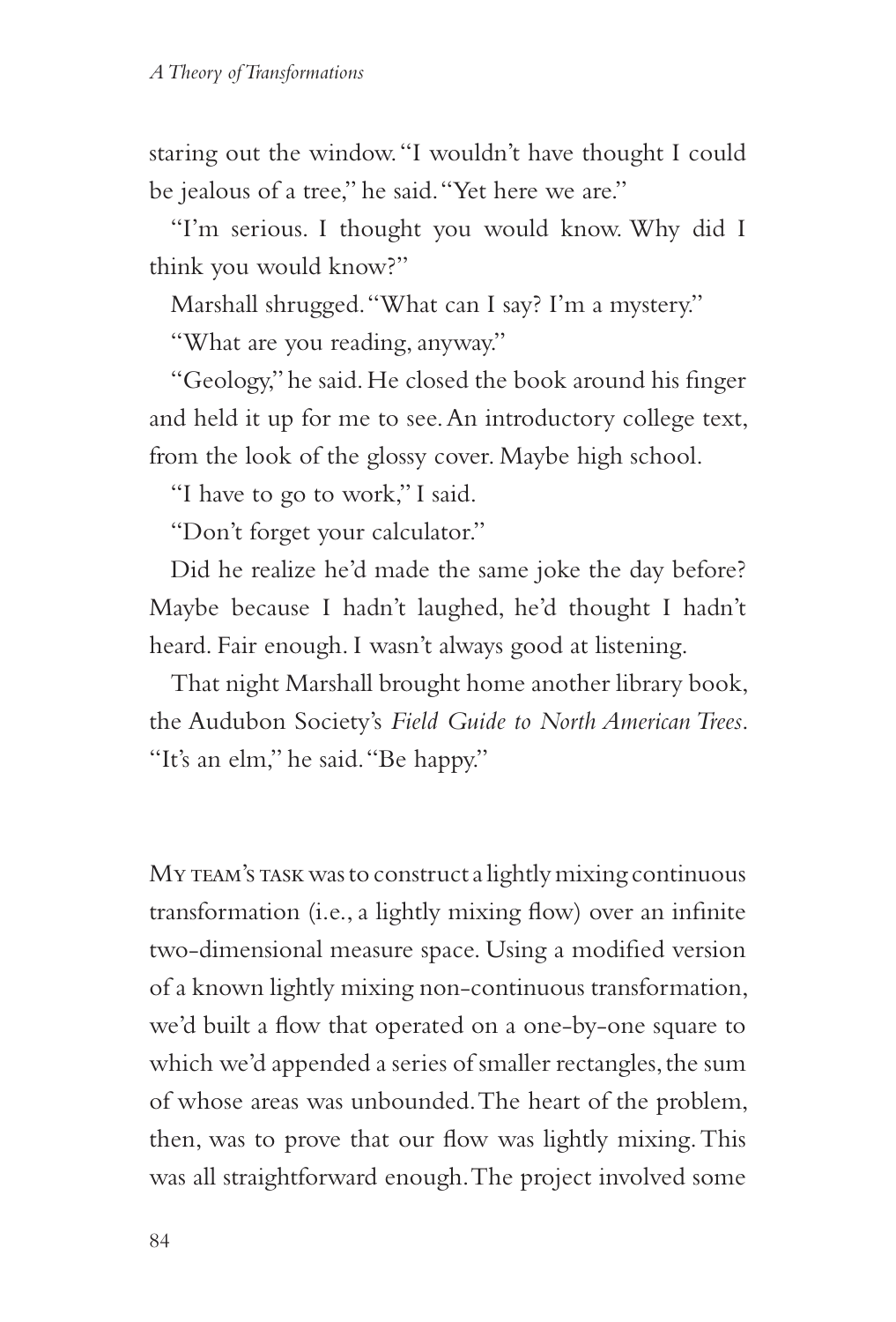intuitive geometry, made for interesting pictures, and seemed doable over the course of a summer—the key advantages listed by Kovács, our facilitator, the day we arrived. There hadn't been much work done with flows, he'd said. The field was wide open. It was just a matter of translating from the discrete to the continuous. But I was stuck.

I went looking for my group and found Noah horsing around in the computer lab with Knot Theory and Soap Bubbles, Casper asleep in the library with his notebook tented over his face. As usual, I met with Kovács on my own.

Kovács sat with his back to the door. He pointed a camera out the window and gently rotated the barrel of its lens. A tree—another elm—blocked the view.

"What are you looking at?"

"Oh!" He set the camera on his desk, embarrassed that I'd caught him in an idle moment. "The leaves are very pretty."

The drooping clusters stirred gently in the breeze. "They are pretty," I agreed. As the breeze picked up, their stirring became larger and more coordinated.

Kovács was oblivious to awkward silences. During meetings he'd sometimes sit for minutes at a time with his eyes unfocused, looking thoughtful and content. I took a seat and folded my hands in my lap. The drawings from one of our first planning sessions still filled his blackboard, all crescents and loops and stacked rectangles.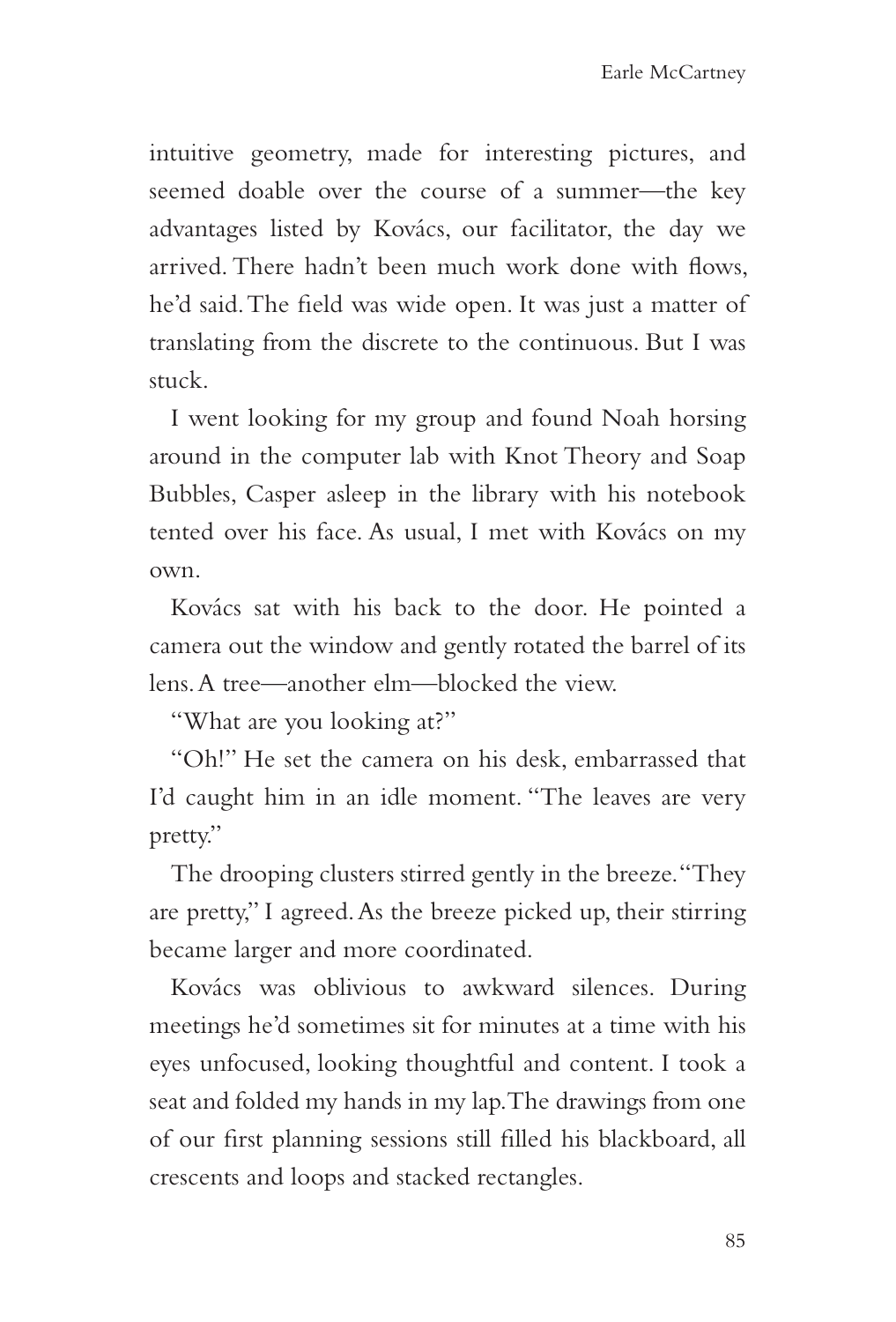He noticed me again. He set the camera on his blotter, in front of his neat array of family pictures. He rested his fingers on the edge of the desk.

"So," he said. "How are things going?"

"Things are going fine," I told him.

"The approximation?"

He started tapping a finger. He wasn't worried, just impatient—he wanted me to talk to him, to make him feel properly involved. It was our reason, I thought, for having these meetings: so he could hear that his help was unnecessary. I assumed he thought the project was trivial.

"We're close," I told him. "I'm tweaking it. A few more read-throughs and I'm sure we'll be there."

"Okay!" Kovács said, pushing back from his desk, finished with business. "And Marshall?" He'd met Marshall briefly at the Memorial Day potluck and had made a point of remembering his name.

"Marshall's fine," I said. "He keeps himself occupied. Apparently he's getting into geology."

"Wonderful! This is a good area for Devonian formations." "I'll tell him"

"And Noah and Casper?"

"Working hard," I said.

Kovács laughed. "It seems they've elected you prime minister of Ergodic Theory."

I thought, *That's terrific.*

Just then, Noah came rushing up to Kovács's doorway.

"Speak of a donkey," Kovács said, "and it shall appear in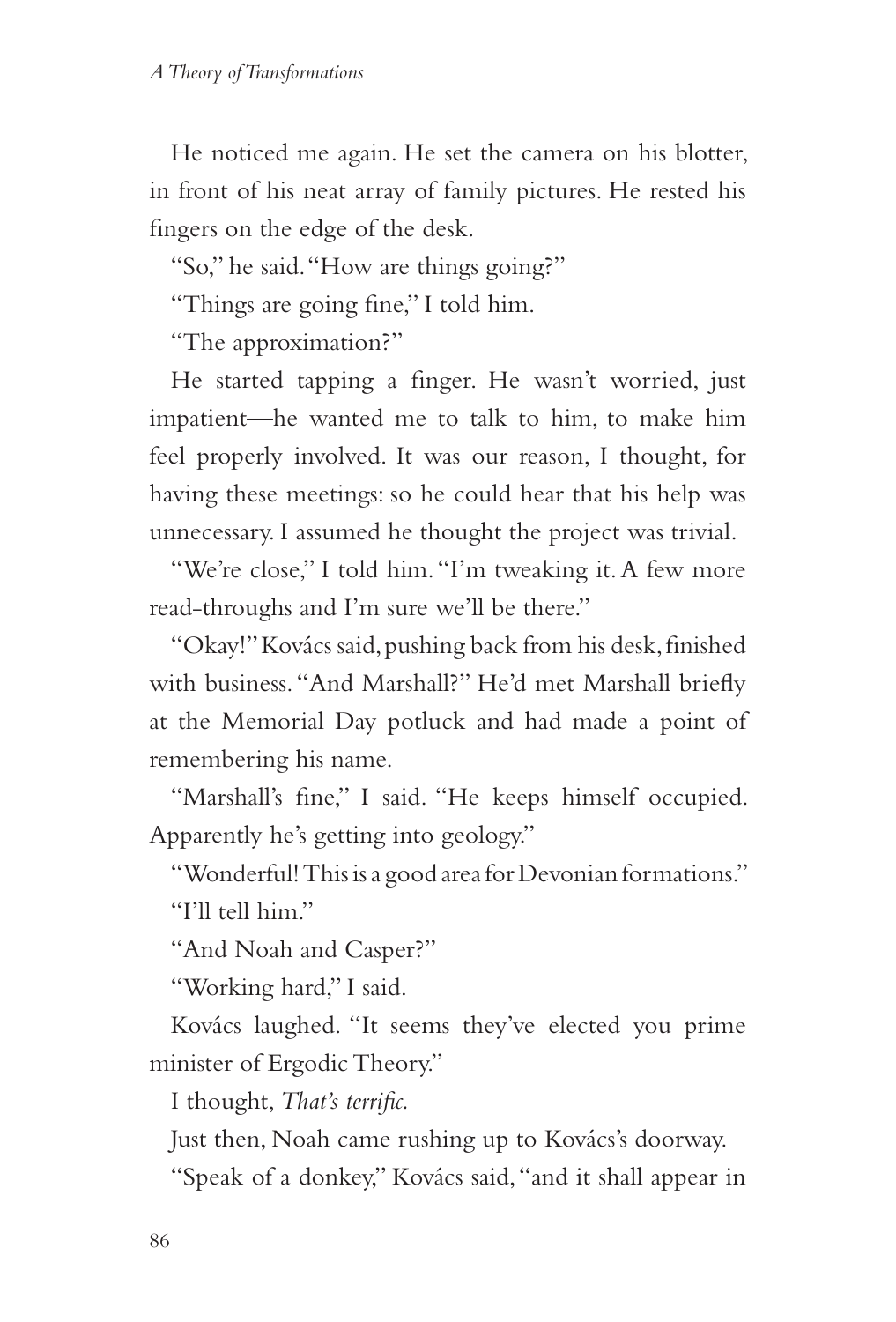the garden."

Noah knocked on the open door and said, "Did I just miss a Hungarian proverb?" He apologized for being late, as if it were the first meeting he'd ever missed. "Any news?" he asked, and before we could say no, he said, "I was talking to some of the other groups. Knot Theory says they're onto something."

Kovács raised an eyebrow.

"They always think they're onto something," I said.

"But this time they *really* seem excited. They say Clark has come up with a new approach."

Clark did all the heavy lifting in Knot Theory. He'd taught himself calculus at age twelve, had entered college at fifteen, had been published at seventeen. He also played the harpsichord, tracked spy satellites, and raced motorcycles.

"Clark doesn't impress me," Noah was saying. "He's no Lucy, right Kovács? Our secret weapon!"

"Secret weapon's the wrong analogy," I said.

"Okay, then—our doomsday device."

I didn't laugh. They didn't expect me to.

Afterwards, as I passed through the library, Graph Theory looked up from their notepads to frown at me. Casper was still asleep on the couch. He'd started snoring.

In our group—the program's smallest—the work had quickly been divided. Noah and Casper were working on the lemmas we needed. (Casper thought it funny to call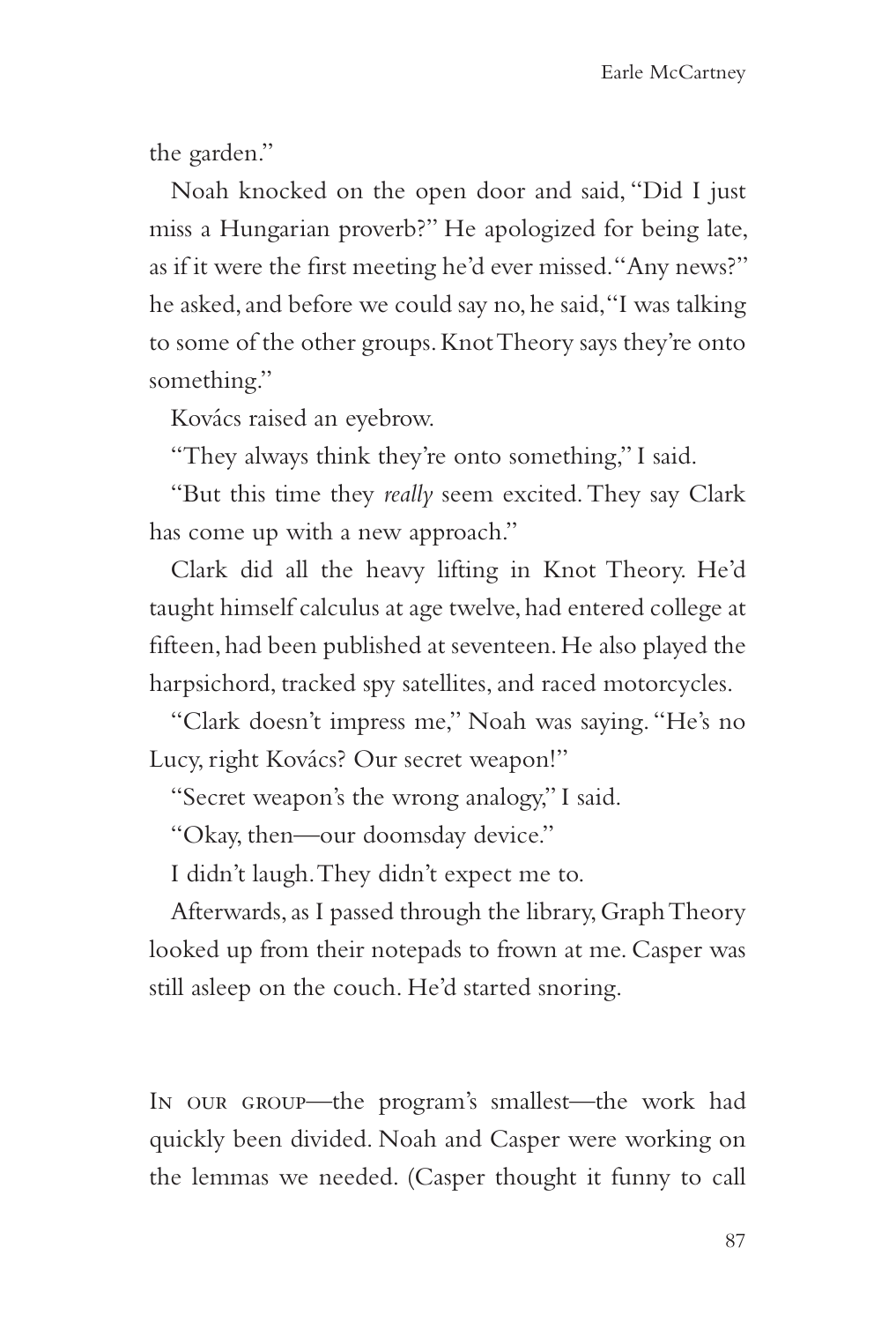them lemons.) Noah also took it upon himself to TeX up our argument's finished components, readying them for publication. (This was also his excuse for loitering in the computer lab.) I had very swiftly mastered the terms of our project (and had been published, as a co-author, once before), so from the beginning, my teammates had deferred to me to grapple with the center of the problem.

In the back of one of the basement classrooms, I'd found an old wooden table and a wheeled office chair. This was where I preferred to work. While seated there, I could lay out Bill Metzger's well-known proof—the one that provided the foundation for our approach—and spread beneath it the pages of my own thinking. Then I could roll up and down the length of the table, examining the steps in my argument—or, more often than not, pretending to examine them. With every day that I spent struggling, I found it harder to stay on task. I spent a lot of time working at working, instead of simply working. Or working at working at working, *ad infinitum*.

After a single knock, the classroom's door swung open. It was Clark. I gathered my papers into a pile. He closed the door and walked directly down the center aisle, dividing the room in two.

"Knock, knock," he said. "I was looking all over for you. Is this where you hide?"

"Not any more."

He sat on the edge of the table and looked around my little room. "How do you work in here?" he said. "There's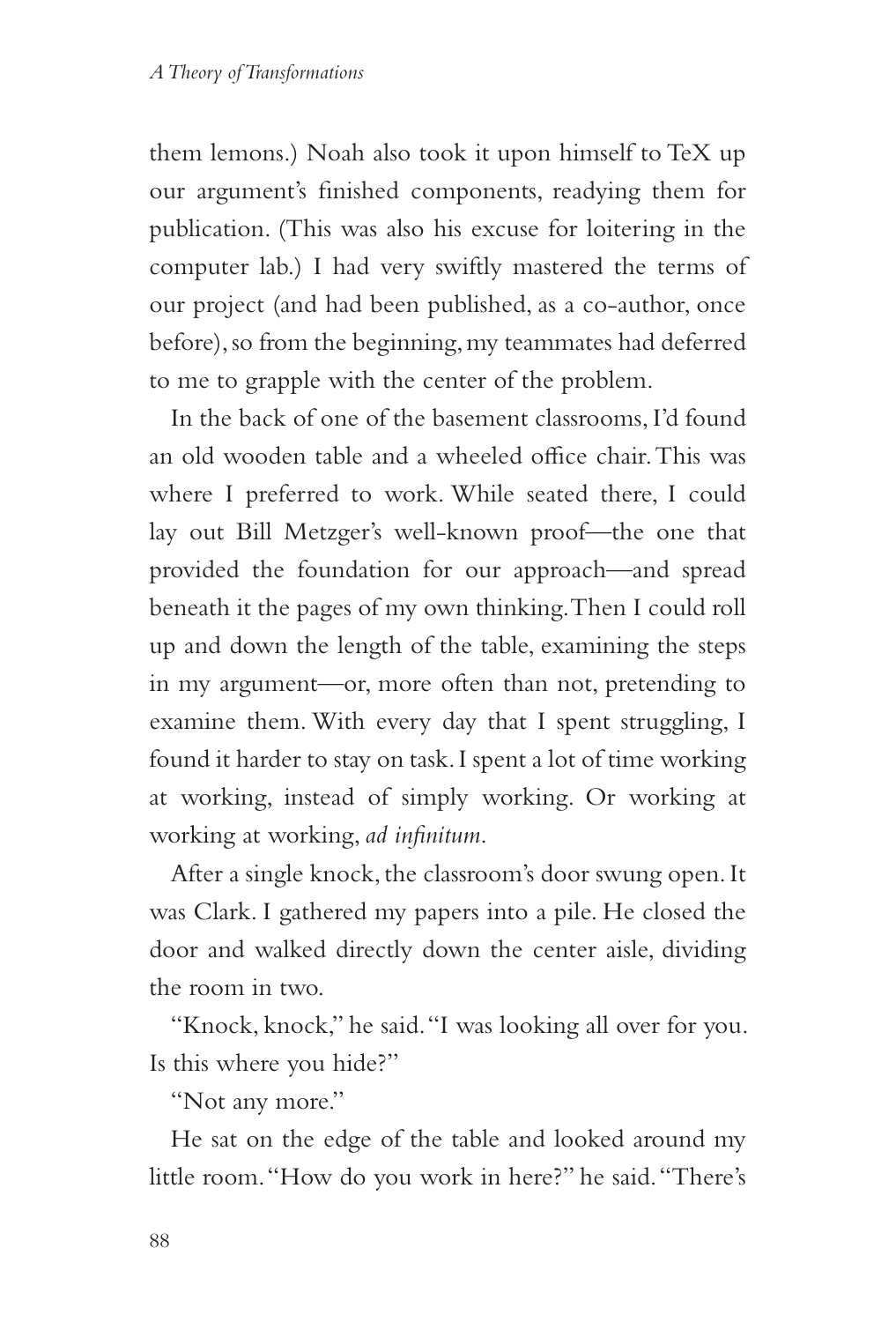no window."

"I like the isolation"

"I can't get anything done without a window," he said, ignoring the hint. "How's the fiancé?" he asked. "What's his name again?"

"Marshall's fine," I said, put off by the question. I realized that I hadn't thought of Marshall since I'd left the apartment that morning.

Seeing the tangle in my expression, Clark narrowed his eyes and nodded. I wished he'd quit nodding. Finally he glanced at my papers and waved his big open hand over them, the way a magician might. "How's Ergodic Theory?"

"Coming along." I nudged at the edges to tidy up the pile.

"Close to the vest—I like it." He boosted himself farther up on the table, closer to my side. "What does 'ergodic' mean, anyway? I know the technical definition—but where does it come from?"

It hadn't derived naturally from anything—Boltzmann had made up the name using the Greek words for "work" and "path"—but to admit that to Clark would have somehow felt self-deprecating. Instead, I said, "It's complicated."

Clark smiled. "Are there any practical applications?" he asked, imitating a layperson's suspicions.

"The act of stretching and folding dough," I said, "does a good job of moving raisins around." I let myself laugh a little. "We call it the Taffy Transformation."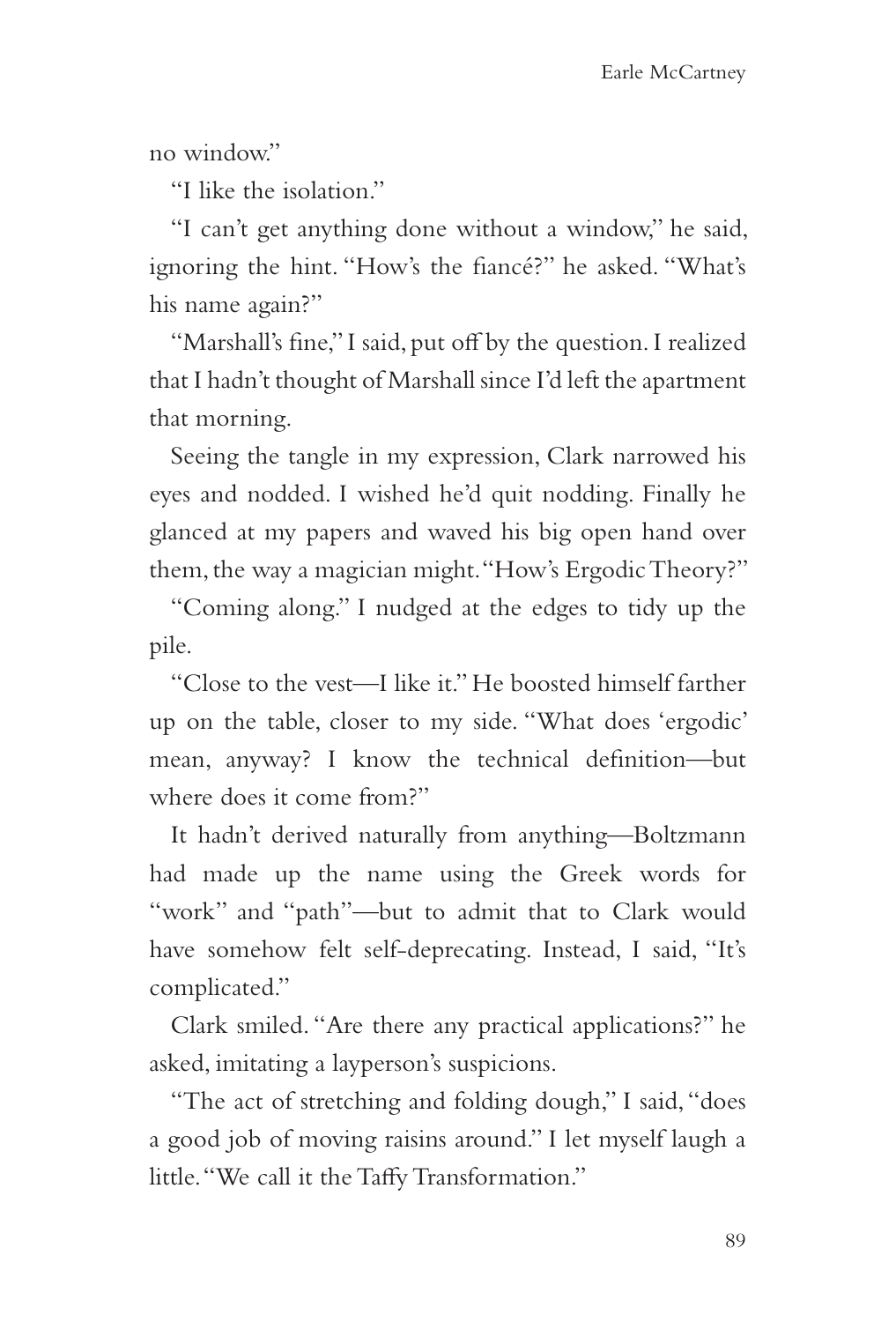"Nice," he said. "I'm sure bakers find it fascinating."

"My father's a baker."

Clark looked skeptical, thinking maybe I was kidding him. Clark's father, I knew, was a well-regarded classical composer.

"Now I feel like a snob," he said, searching for a window to stare out of.

"Well," I said, "you should."

He caught the note of friendly mockery and smiled, displaying his perfect collection of straight white teeth.

"Clark, what are you doing here? Did you come to gloat?"

Now he looked mildly hurt. "I can't stop by to chat? I can't just be friendly? We could all be more collegial around here."

He was right, of course. The program often felt like arena combat. "Look, I'm sorry."

He waved away the apology and pressed his long, chalky finger into my stack of papers. "I had an idea last night before bed," he said.

"So you do sleep."

"You know," he said, "the rumor is you're full of interesting insights. Maybe we could put our heads together."

"Clark," I said, and then stopped, unsure of what he was suggesting. "Are you asking me out?"

"Just being collegial."

"I'm not sure it's in my nature to be collegial."

"You'd rather be rivals."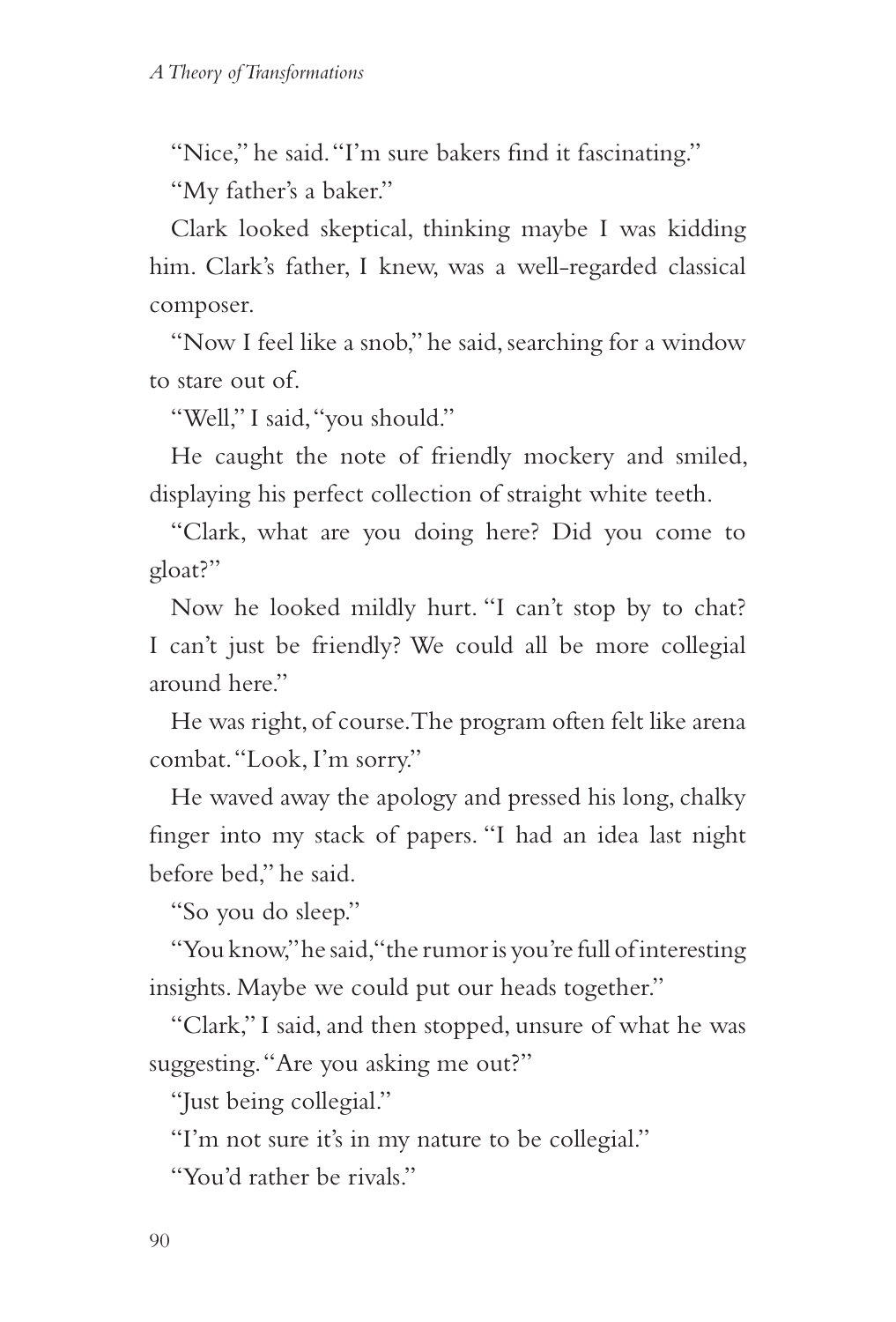"Keep going."

"Mortal enemies?"

"Now you're getting it."

He threw his head back to laugh. His breath smelled like coffee and lifesavers. There were voices in the hallway.

"Uh-oh," Clark said. "I've given away our position."

The doors to the neighboring classroom clanged open and shut. Clark's name was being sung: *Cla-ark*. He stood up as our door opened. It was the twins from his group, the only other women in the program. They dressed like they had something to prove—kohl eyeliner, lowcut blouses, six-inch heels. I'm the kind of person who's good at vanishing in crowds. Makeup gives me a rash. My wardrobe features many shades of brown.

"There you are!" the twins called out.

"Here I am," Clark replied.

"Charlie needs help with his lemma," they said.

"I'd better rescue him."

They looked at me. "Clark," they said. "You're making us jealous."

"Ladies, please. There's plenty of Clark to go around." He put his arms around the twins' shoulders, and as they left he flashed me one last roguish smile.

With the room empty again, the buzzing of the fluorescent lights seemed to have gotten louder, as if Clark's outsized presence had jolted something loose. I spread my papers, took a breath, and tried to concentrate. I tried again to visualize what Kovács called the crescents—the pieces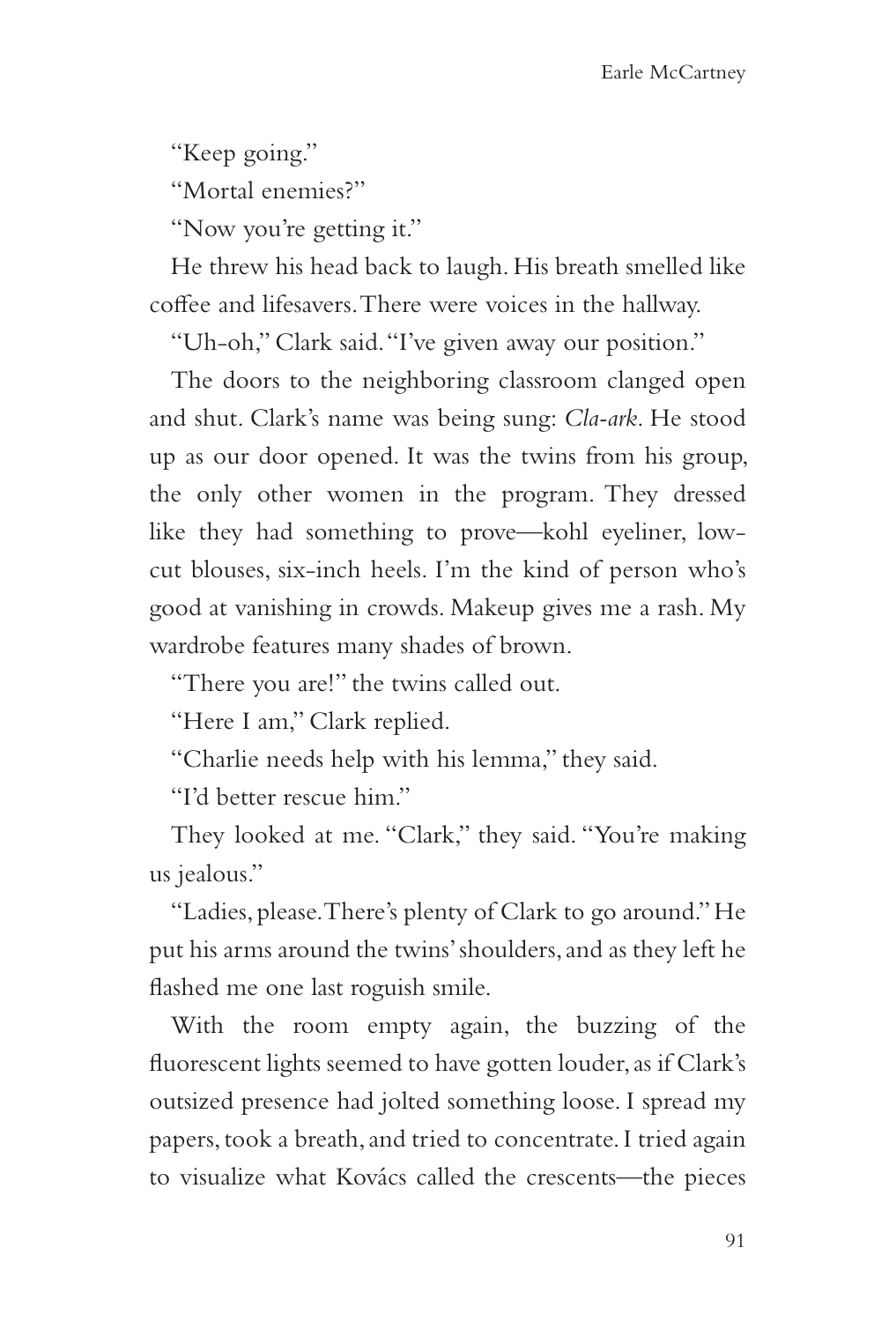our sets evolved into as they were moved around by our flow. Continuously more numerous, ever smaller crescents, falling through our measure space. I couldn't manage to show that the crescents had to be touching. Crescents? Not crescents, more like sickles. Crescents, sickles what's the difference? Work, Luce, work. Forget Clark. Forget everything. It wasn't working. *I* wasn't working. I was staring at my argument and waiting for a new idea, suspecting that something was wrong.

Marshall made dinner, and I pretended to enjoy it. He'd baked a loaf of sourdough bread stuffed with capacola, mozzarella, mushrooms and olives. He lit candles and poured himself a glass of wine. I was having trouble forgetting my day, so I decided, for a change, to have a drink with him. I got a mug from the kitchen. Marshall poured.

"So," he said, offering me a hopeful look. "How was your day? Any progress?"

I set down my half of the sandwich. I preferred not to think about work while at home. I had told him many times.

"I can't never ask," he said. He leaned back in his chair and crossed his arms behind his head. "But okay."

I picked up my sandwich again. "How was the deli?"

"Tiring. Let me tell you about quartering chickens. Turns out it's not as simple as you'd think."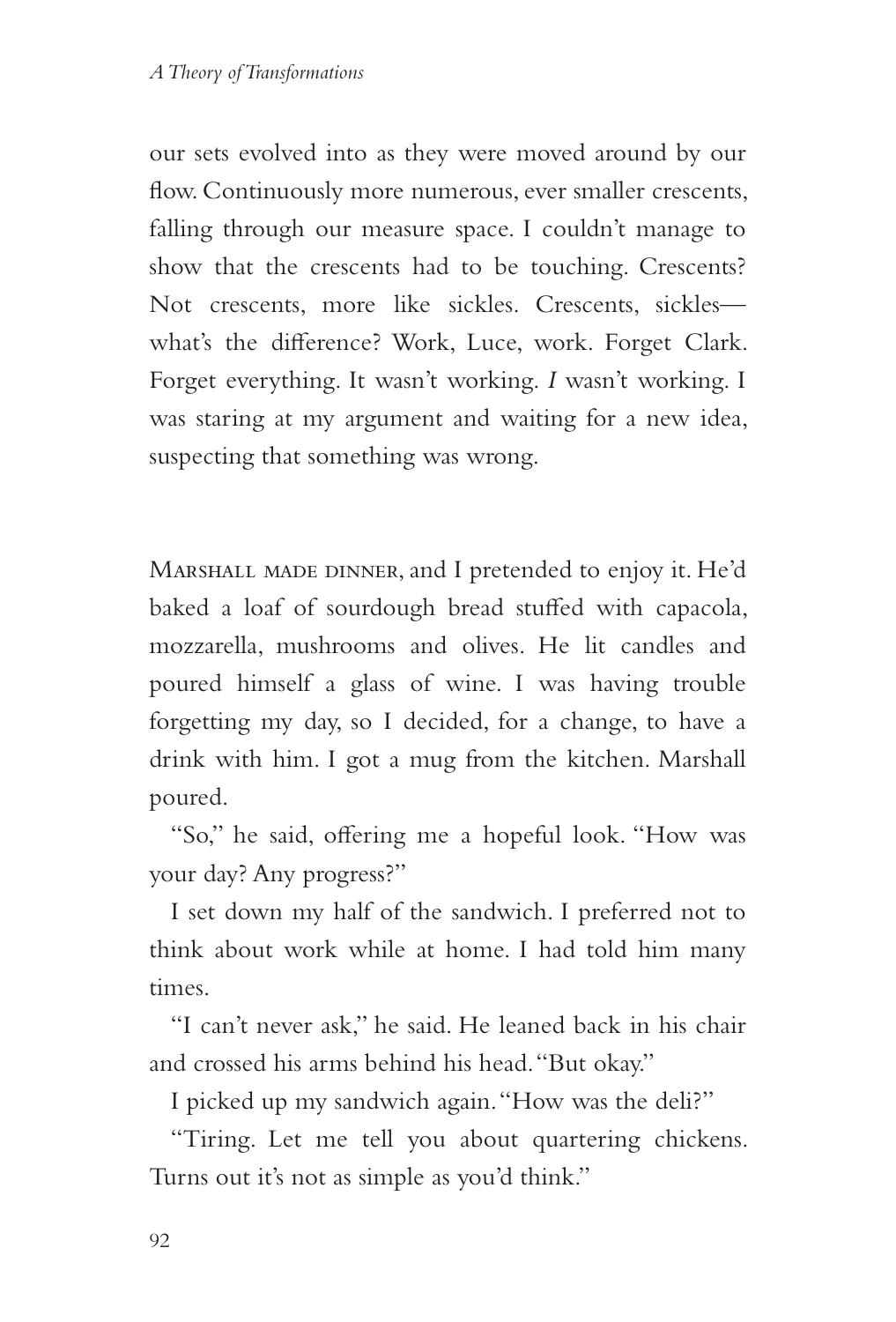Part of me wanted to tell him I was in trouble. I watched his mouth as he spoke, and I wanted to touch his lovely, awful whiskers and tell him I was failing. But assume I did. If I told Marshall I wasn't making progress, then I'd have to admit to myself that I needed a new approach, which would mean telling Kovács, and then Noah and Casper. Inevitably, everyone would hear. Knot Theory would hear. Which I couldn't allow. Q.E.D.

"I can tell you're not listening," Marshall said.

"I'm sorry."

"You look tired."

"I am tired."

"I can't wait for you to be done here."

"Me neither," I admitted. "You know what happened? Clark Dybczak made a pass at me."

"What?!" He looked more intrigued than offended. "That must have been awkward."

"Yes," I said, sipping my wine. "It was."

"What did you say?"

"What do you think? I told him to go bother someone else."

"I wish I could have seen your face. What was he thinking? Is he suicidal?"

"Marshall," I said. "Don't be mean."

Marshall looked chastened, yet still amused. We drank our wine. I finished mine.

"Tell me about what you're reading," I suggested, to change the subject.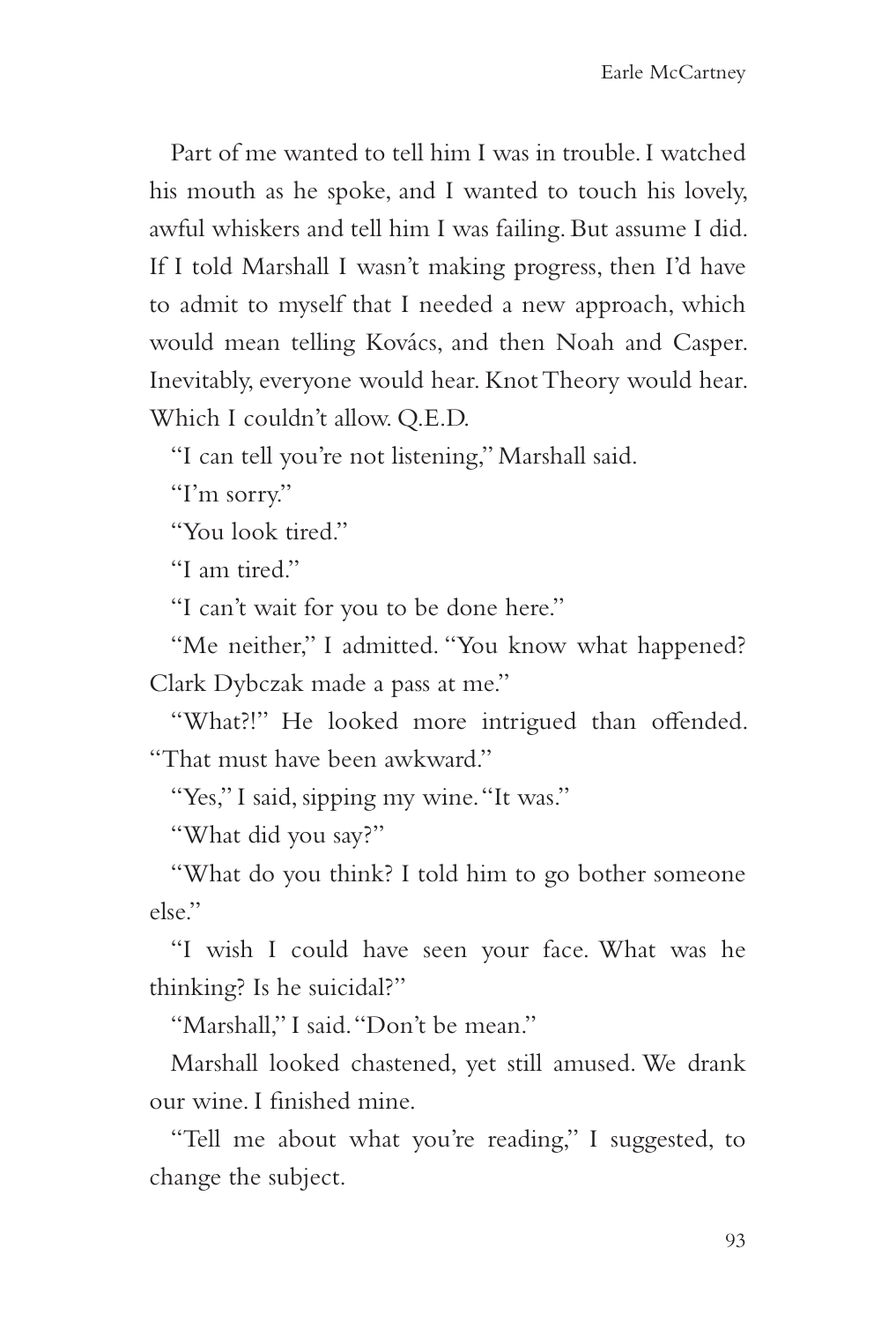"More geology. Did you know," he said, "that we're living near a major geological oddity?" He leaned forward as he described this thing, this "Manson Disturbed Area," that he'd read about in another textbook. Something about core samples and Precambrian rock strata. The strata were disturbed, had been fractured and mixed together. Strata made me think of the stacked steps in our measure space. Maybe a different shape for the steps. That was a new idea, right there. Bound the additions under a curve or something. Would it matter? No. You'd always end up with sickles.

"A cryptovolcanic event," Marshall was saying. "An upwelling of magma."

"Cryptovolcanic," I said, forcing myself back into the conversation. "That doesn't sound right."

"It's right," he said, bristling.

"It sounds like hand-waving."

"No, look," he said. He went to the bedroom and got the book. He handed it to me with his finger pressed to the word.

I flipped to the title page. "Marshall," I said, "this book is forty years old."

"It is?"

"Geology is not a dead language."

"Well, what's the difference? What's the matter?" When I didn't answer, he said, "It's weird, whatever it is. I'd like to visit it."

"I can't just take a day off for a field trip."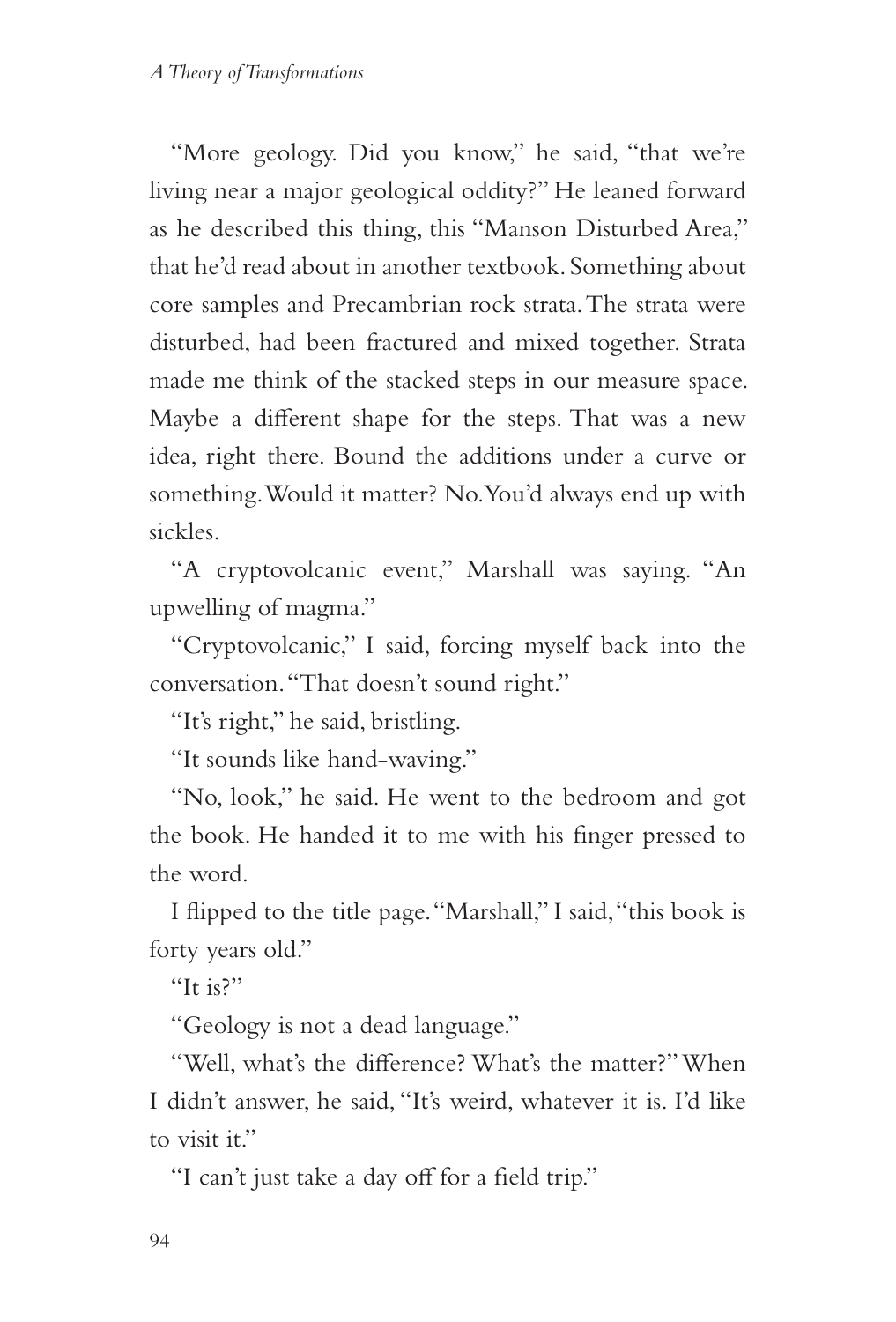"Maybe I'll go by myself."

"Don't be like that."

"Like what? Jesus Christ!"

I poured myself another mug of wine. "I'm sorry," I said. "I don't know how to act right now."

"Okay," Marshall said, always too eager to move on. He reached for the wine and filled his glass halfway. "Let's start this over. Try to listen. Quartering chickens—"

I tried to listen, I really did. But I was tired, and worried, and being worried made me restless. The wine didn't help. Somewhere in there, he lost me.

 $\circ \infty$ 

### *2. The Genesis Program*

Casper was younger than the rest of us. A last-minute replacement for a Lebanese woman with visa problems, he hadn't applied for his spot in the program. Instead, he'd been shooed in by his thesis advisor, one of the program's founders. The rest of us had each beaten out fifty to sixty other applicants for our positions, while for him the program was a lucky summer job. It was exasperating to realize how much he took for granted, how little he seemed to care. But it was also fascinating.

"Sorry to interrupt," I said, taking the seat across from his couch. He was staring out the library's big picture window with an empty notebook open in his lap. "I see you've clocked in."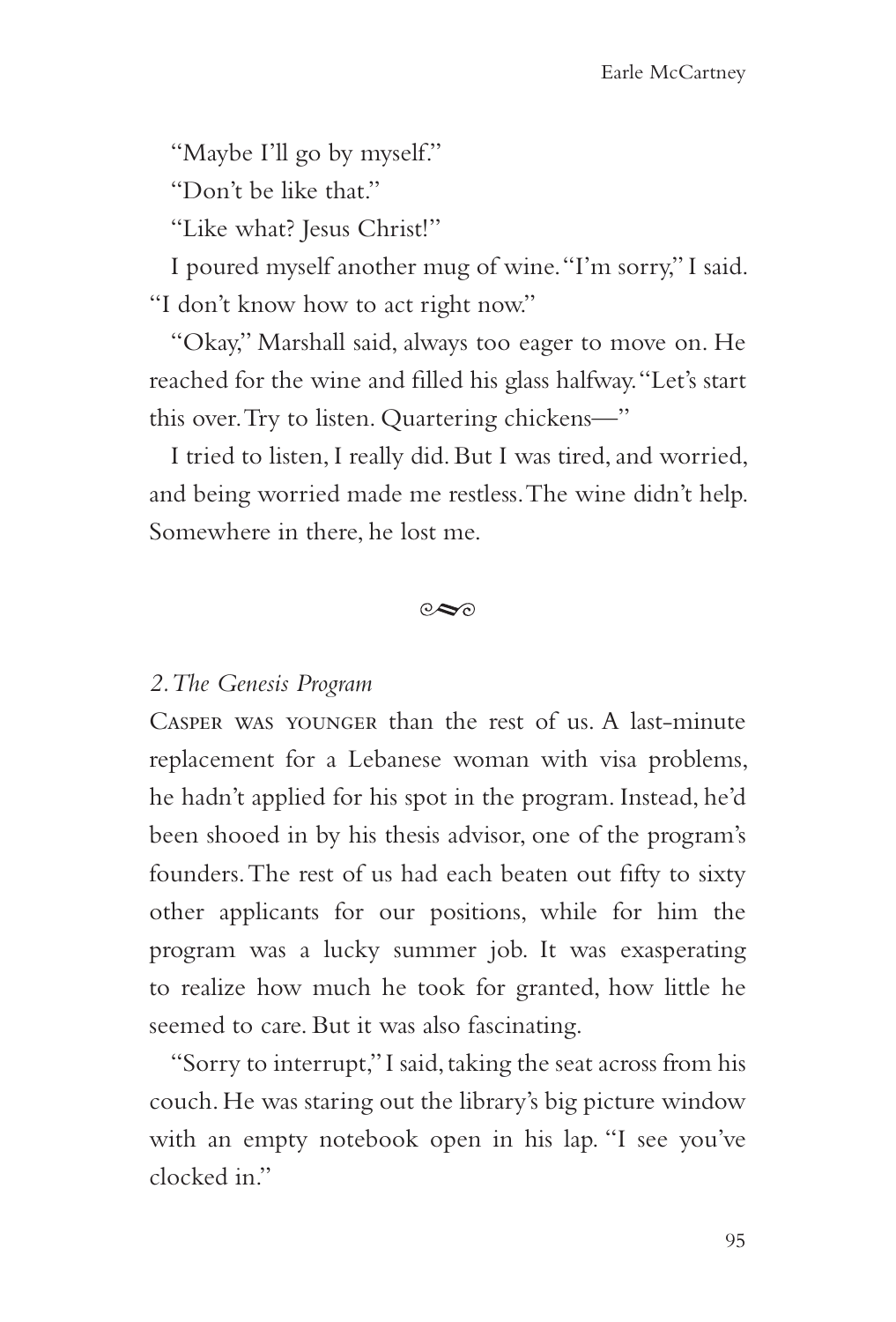Casper nodded, impervious to sarcasm. "I can't think without a window."

"That's what Clark says."

"Then never mind. I can't think without an empty notebook—that's what I meant to say."

He started tapping his pencil on his notebook, nodding along to whatever soundtrack he had playing in his head.

"Is the lemma going to work?" I asked.

"What lemma"

"The one I gave you." He continued to tap his pencil. "The Metzger one, the one I asked you to convert for flows." Casper raised an eyebrow. "The one I absolutely have to have in order for our proof to work!"

He smiled. He was baiting me. "I prefer the term lemon," he said.

"That is no longer cute."

"Okay, okay," he said. "Right. That lemma."

He flipped through the notebook, pretending to look for his work. I thought: He'll regret having wasted this opportunity. Then I thought: No, he won't.

"Don't get angry," he said.

I wasn't angry. Anxious, frustrated, but not angry. "People always think I'm angry when I'm not."

"It's because you never smile."

He was right, of course. I don't have a good face for smiling.

"Casper."

"It'll work."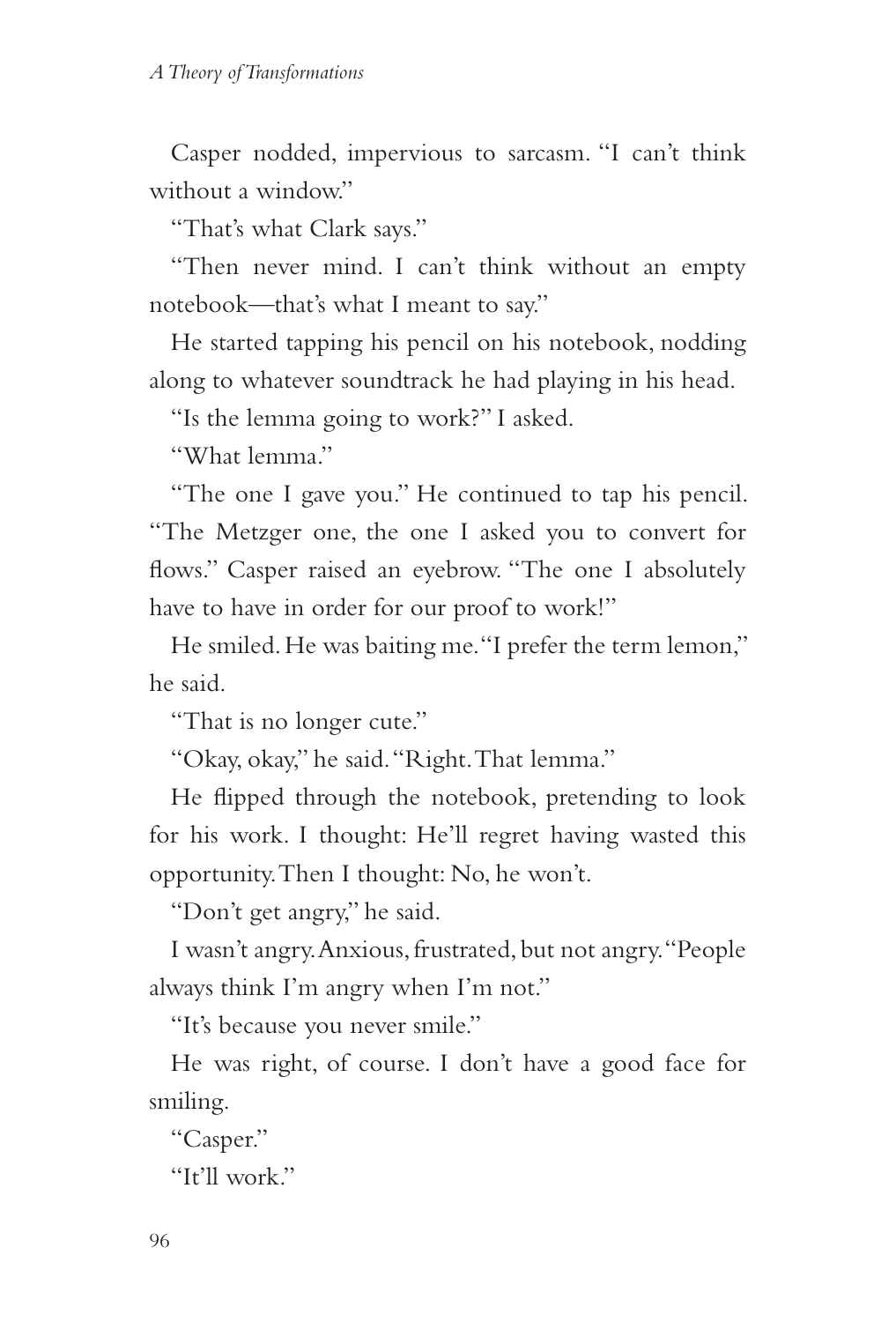"You're sure?"

"Yes, yes, yes," he said. "I did it last night. It's stupid."

I allowed myself to be cheered by this glimmer of competence. Then he leaned back on the couch and propped his dirty boots on the coffee table. The cuffs of his pants were stiff with dried mud.

"Where have you been?"

"What are you, my mother? I took my dirt bike for a ride before lunch."

I closed my eyes and leaned my head on the back of my chair. "We are getting paid to work here."

"I'm not getting paid enough."

It must have made things so easy for him, not to care.

"I'm sorry," he said, sounding halfway sincere.

"I can't do this by myself," I said. It was a big admission to make to him. I listened to the sound of his feet being lifted from the table, then the brush of his palm sweeping up bits of dirt.

"You think too much," he said. "It'll be fine."

"That's why we're here," I said, rubbing my eyes hard with both palms. "We're getting paid to think too much. We're supposed to enjoy it."

I took a deep breath. I heard Casper fidgeting. It was a new kind of fidgeting. I opened my eyes and there was Clark, sitting on the couch's arm.

"Where the hell did you come from?"

"From your classroom," Clark replied. "From everywhere! I've been looking for you."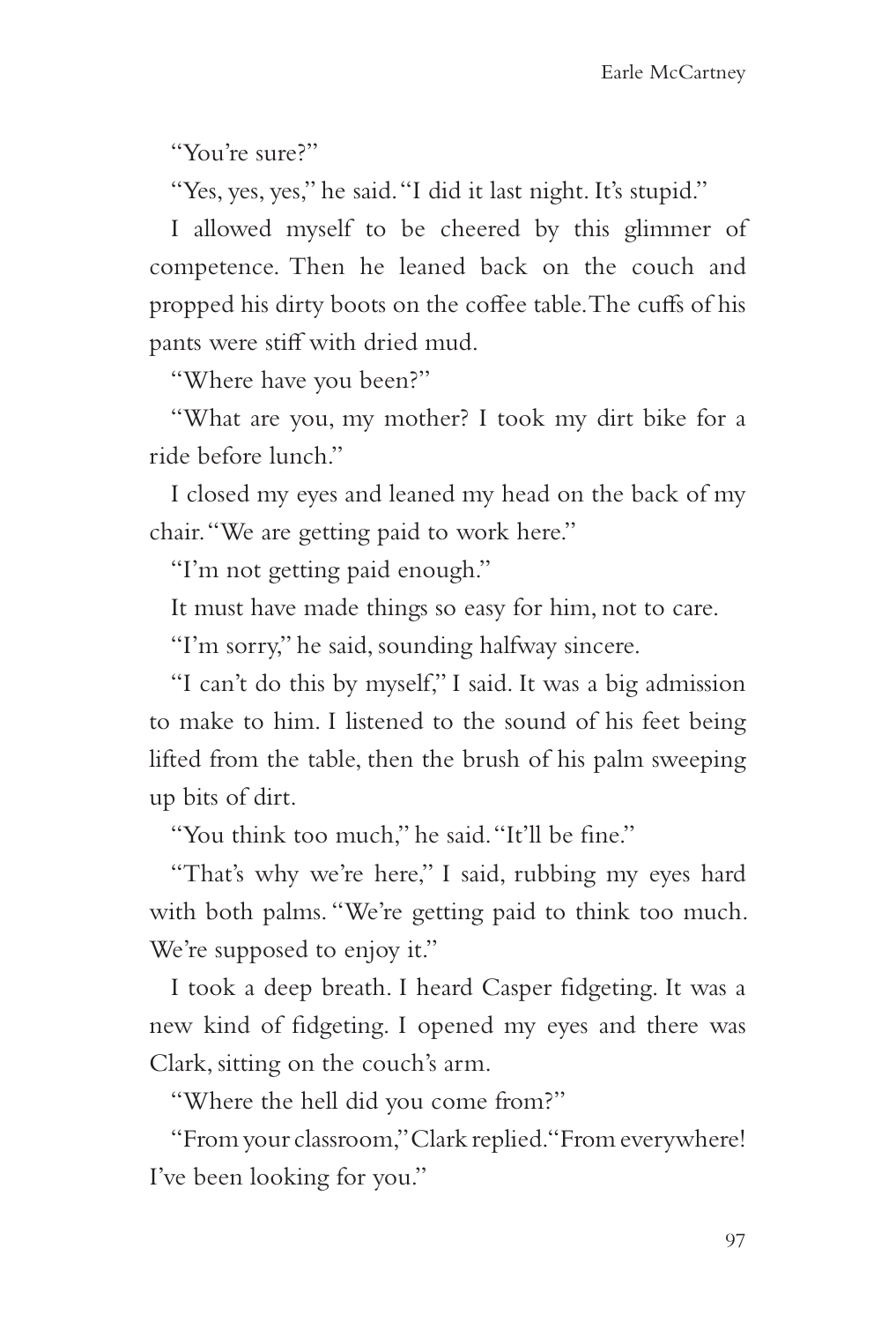The leather upholstery squeaked as Casper shifted. He was very obviously working hard to keep himself from openly scowling.

"I just wanted to let you know," Clark said, "that I'm having a party next Friday."

The other groups often threw parties on the weekends. I never went.

"Should be exciting," Clark continued. "We're hoping for the groups to give informal presentations of results. Collegiality!" He waited for a response; not getting one, he went on. "Knot Theory will go first, of course. There'll be pop and ice cream."

"Sounds like a blast," Casper said.

"It will be! Especially if you can come," Clark said, shooting me a look.

"Clark," Casper said, "could you please go away? Can't you see that we're working?"

"Okay, okay," Clark said. "Sorry to interrupt. But please come."

Casper twisted around to watch Clark go. "Pop and ice cream," he said, shaking his head. "I'll make sure to bring my flask."

"You're my hero," I said. "Do you know that?"

Casper smiled. "How is our work going, anyway?"

"Not well," I said. I imitated one of Casper's what-thehell shrugs but found no comfort in the gesture.

 $\infty$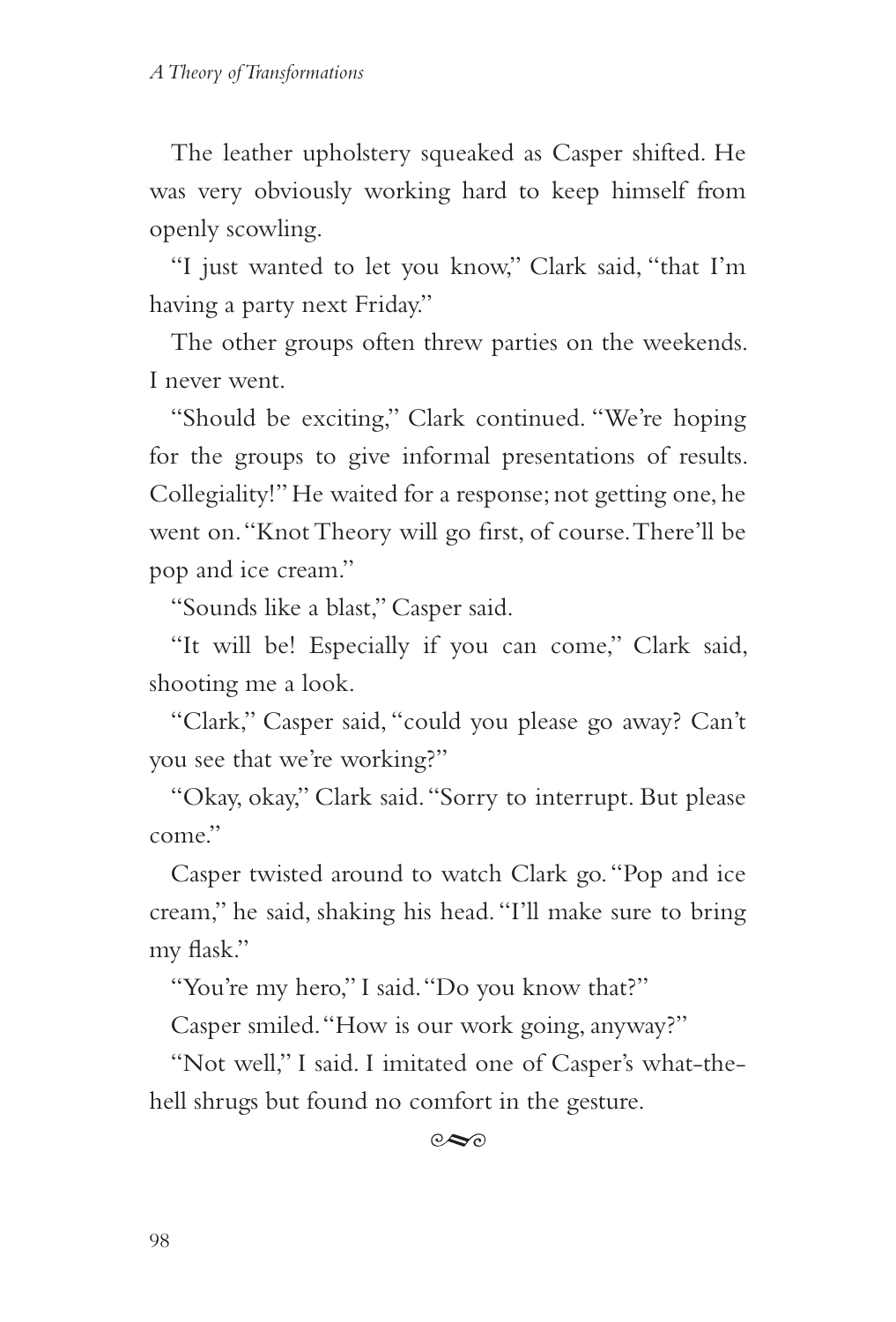The prospect of failure was disorienting. I'd gone out of my way to find a new challenge, in a new place, with new people. I'd seen it as a test, of course, but one that would affirm my grandest secret vision of myself—Lucy Hawkinson, reclusive genius!—not one that would expose my limitations. I'd never failed a test in my whole life.

I intensified my efforts. So that no one would know where to find me, I spent each day in a new classroom, leaving only when a janitor came to empty the trash or wash the blackboards. At home, I worked late beneath a desk lamp I'd moved from the bedroom to the kitchen table. Marshall never complained. If he got up to use the bathroom and found me asleep on top of my notebooks, he'd slide the pencil from my hand and gently walk me to the couch, so that if I woke up with a new idea I wouldn't be far from my work.

The day before Clark's party, Noah found me in the basement auditorium. I'd requisitioned a projector and was using it to reexamine the steps in our argument: (1) run the transformation; (2) approximate the measure of the sickles; (3) run it again, until our approximation reached the needed proportion (Metzger's Double-Approximation Property); (4) approximate the measure of the total intersection; (5) Double-approximate *again*, and continue thusly until the measure of the intersection must be nonzero. It was starting to seem like too much approximating.

Noah came in wearing a T-shirt with the name Luci printed on it. Underneath the name was a picture of some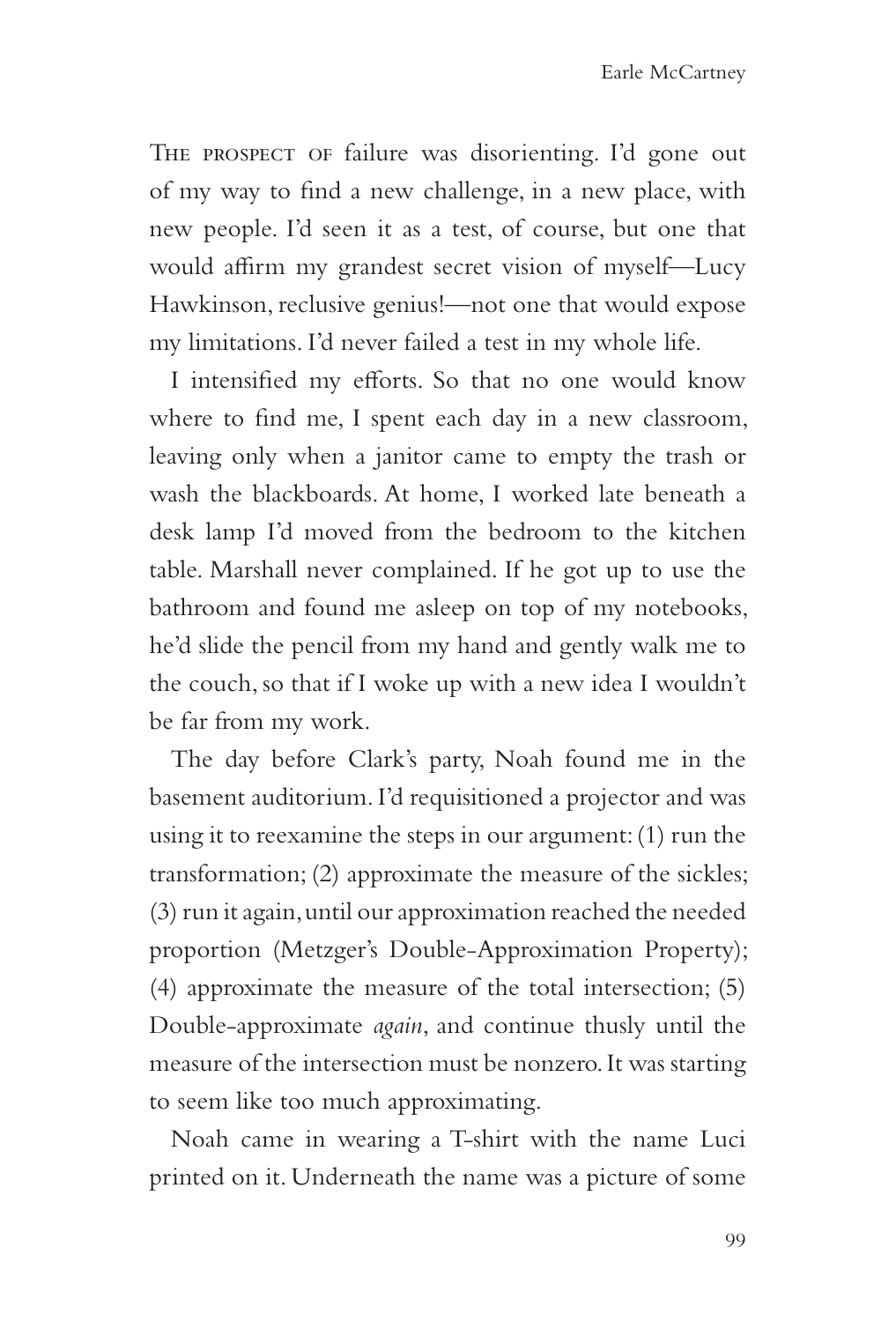kind of armored robot. Noah saw where I was looking. He touched his chin to his chest, then looked up, worried by my expression. "Didn't I tell you about Lucifer?"

Now I remembered. Casper had told me that Noah and the others had been killing time designing virtual creatures in the computer lab, part of some online project modeling predator-prey ecologies.

"We named her after you," Noah added. "She's ferocious."

"Noah," I said. "What exactly is my reputation around here?"

"Your reputation," he said, smiling.

"Don't answer," I said. "I know. I'm the bitch of the program."

"I wouldn't go that far."

"It doesn't bother me," I told him. I waved at the shirt. "I'm honored."

"She's killed and eaten seven of Soap Bubbles' critters already. We're very proud of her."

Okay, I thought. This is what Noah does all day, his way of avoiding acknowledging our impending failure. I nodded along, distracted, wanting to get back to work. But Noah was sensitive. He could tell I was dismissing him. For a moment, he looked hurt. He lifted a hand to his beard and gazed up at the projector screen.

"Any ideas?" I sighed.

Noah shrugged. His arms looked skinny. The T-shirt, I realized, was too big for him. Maybe he'd put it on just for me.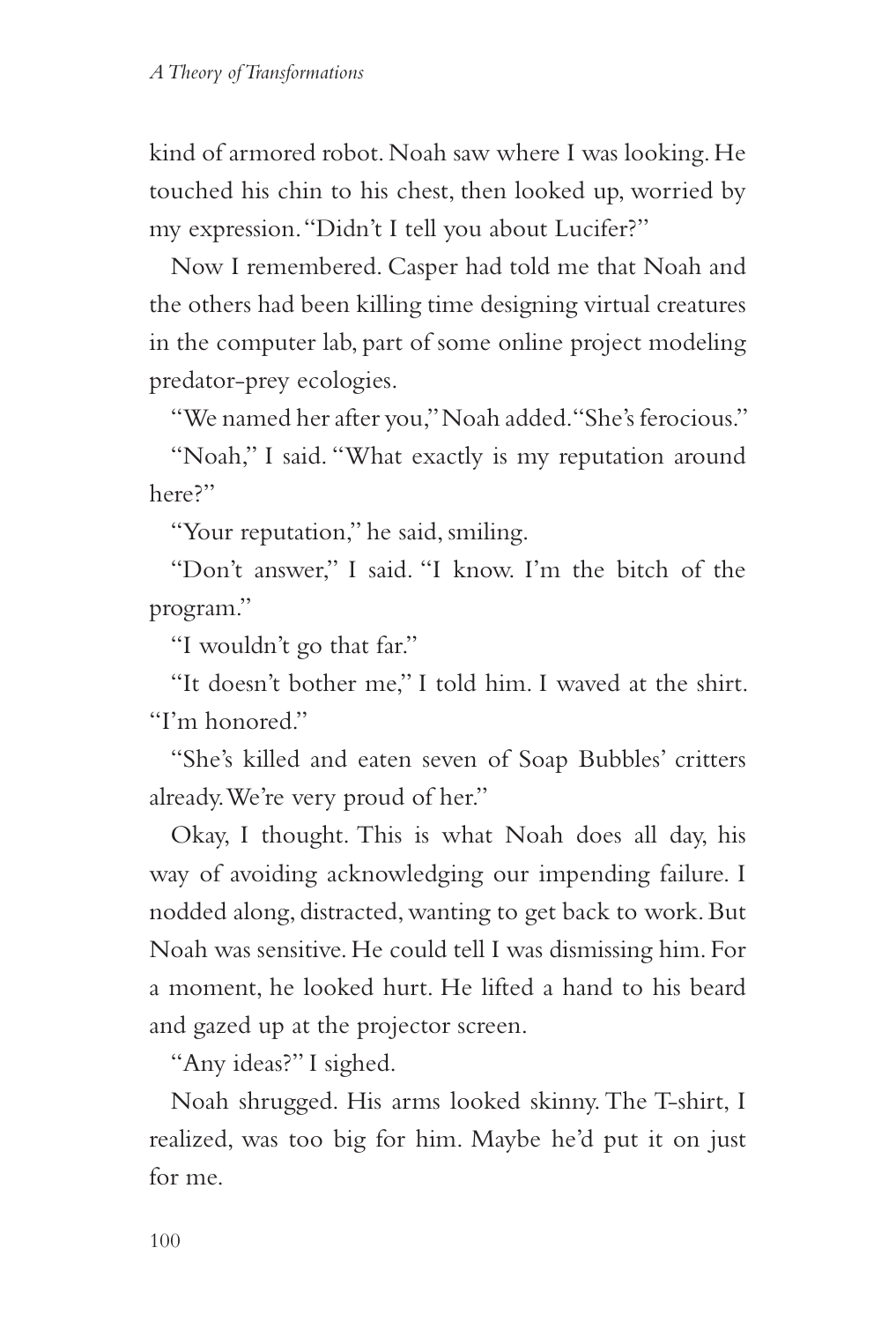With a look like he'd suddenly remembered something important, he set his satchel on a chair, unzipped it and dug around inside. He handed over a manila folder. "The illustrations you requested." He reached in again and pulled out a bundle of cloth. He flapped it open like a towel and presented it to me. It was another Luci T-shirt.

"We're wearing them to Clark's party," he said. "We must strike fear in the hearts of our enemies."

I folded the shirt so that the picture wasn't showing. "Thank you, I guess. I'm sorry."

"Right," he said, stroking his beard. He looked confused. He sat down. "Sorry for what?"

"For wasting your time here."

His eyes widened with genuine, affectionate surprise. "Are you kidding? This has been the best summer of my life!" He tapped me on the arm. "I've learned so much. And you're doing great. There's still time. Believe it or not, I'm almost done with my lemma." He jumped out of his chair, said, "Back to the grindstone," and jogged up the steps to the exit. The cheerful sound of him hitting the panic bar rang through the empty auditorium.

I went back to the beginning and once again inspected my argument, step by step. There were no mistakes that I could see. The approximation simply wasn't good enough. I twisted the projector's focal knob until my writing was as illegible as homework dropped in a puddle. Then I opened Noah's folder. I slapped the first slide of graphics onto the projector, adjusted the focus and was astonished.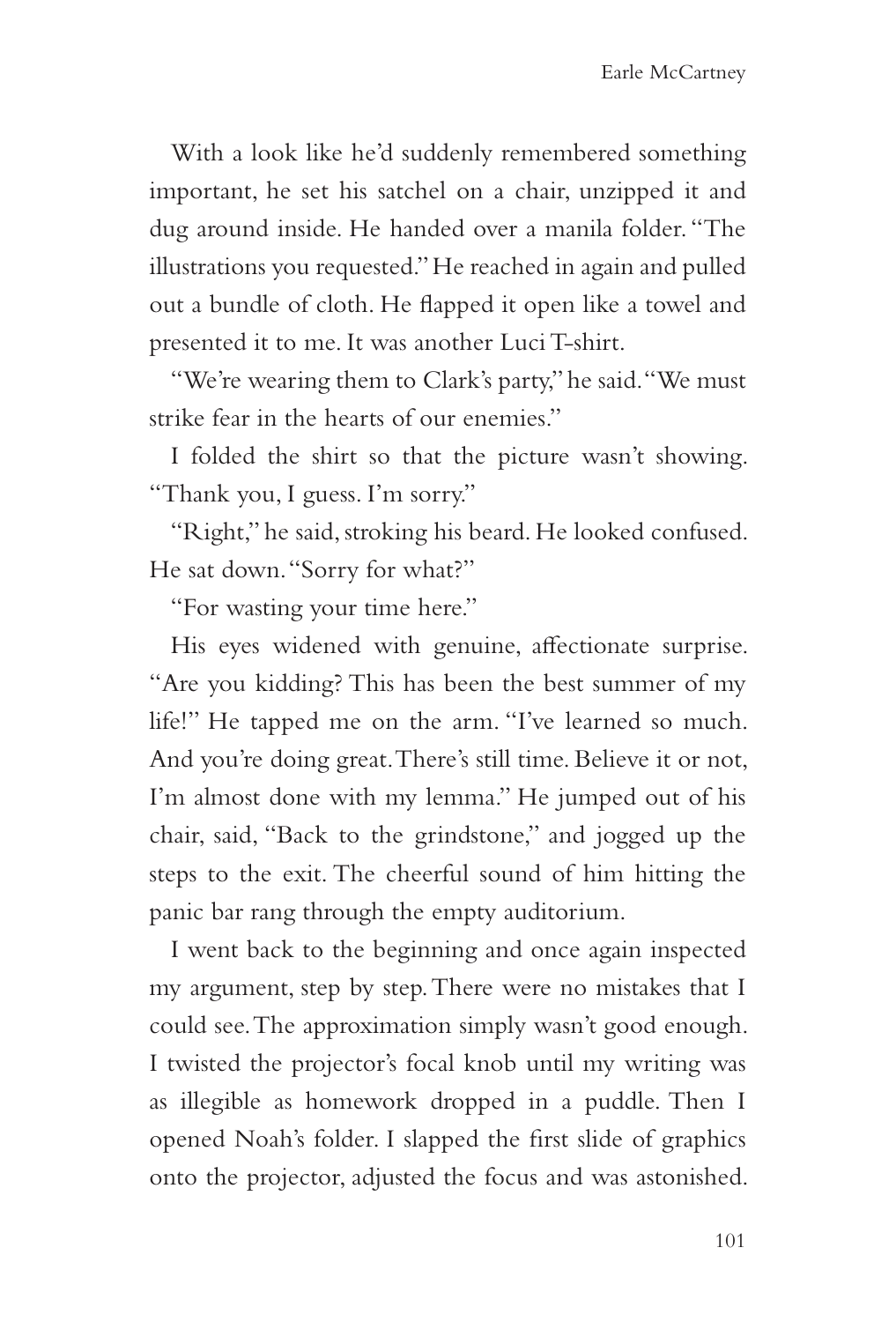It was lovely the way he'd pictured it, with the sickles from different stages dispersed across the space and color-coded into reds, yellows, and oranges. The second transparency showed our flow in advanced development—all stages and scales superimposed in overlapping colors. The third zoomed in to show the final, fictitious step in our transformation, the one my team was counting on me to produce, where the tips of the blades of two red sickles intersected.

THE NEXT MORNING, I finally asked my teammates for help. I sent them an email saying I'd been going about revision all wrong. It was a mistake, I'd decided, to treat each step as a discrete component. I said I wanted to show them the proof all at once on a blackboard. Maybe we could fix the thing together.

I expected to have to round them up and drag them by the ear, but instead they both arrived for the meeting ten minutes early. That they took me so seriously was both touching and terrifying. We met in my little room with the oak table, the one where I'd done my best thinking at the start of the summer. Casper sat on the table, and Noah wheeled the rolling chair next to him.

"It's like a closet in here," Casper said, looking around nervously, as if he didn't trust the walls not to close in even further.

"There's lots of board space," I said. All four walls featured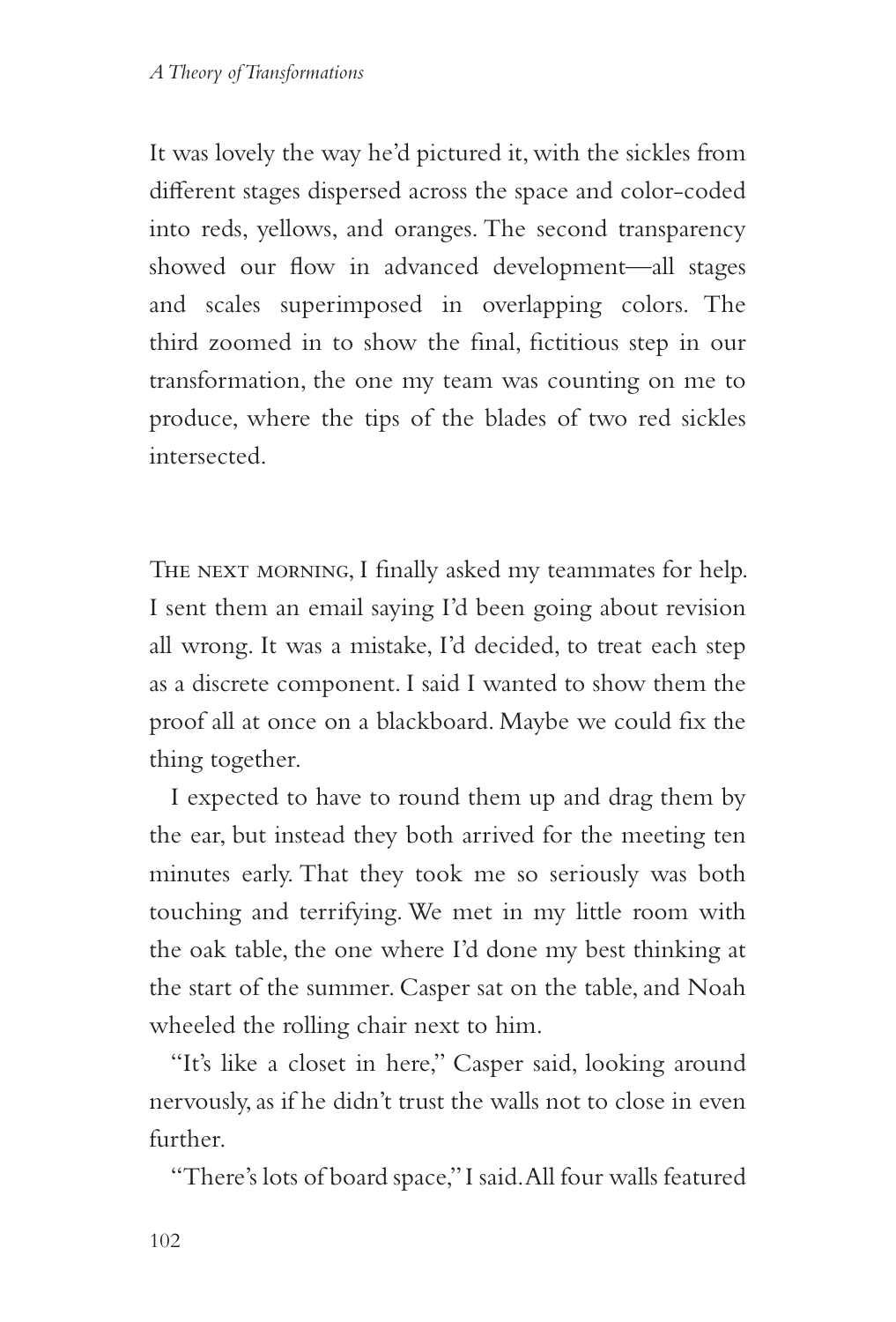a good-sized blackboard.

"Is this what the inside of your brain is like?"

Noah laughed. "I'll bet it's like the Grand Canyon inside Casper's head."

"It is breathtaking," Casper said, "being Casper."

"Boys," I said.

They gave me their attention. I opened a new box of chalk and began shaping our argument. As I continued from blackboard to blackboard around the room, I kept expecting one of them to interrupt me. Pensive, considerate Noah might say, "Well, wait, maybe I'm wrong, but can't we improve on that?" Or quick, undisciplined Casper might stand on the table and yell, "Hey, I see it!" But instead, they let me continue until I'd reached the end, having filled all four blackboards. There was chalk on all the fingers of my right hand. There was chalk on my pants and on my sleeves. My nose itched; there was chalk on my nose. I set the nub of chalk in the tray and looked to my teammates. Noah smoothed his beard. Casper wore a neutral expression that I immediately found concerning.

"Yup," Casper said. "We can't do that."

The "we" was a kindness on his part. The moment I looked where he was looking, at the third panel of the fourth chalkboard, I saw what he saw.

"Can't do what?" Noah said. "Oh, wait."

It was so stupid. I'd never looked at the beginning and end of the argument together—there were so many steps in between. The problem was much worse than I'd realized,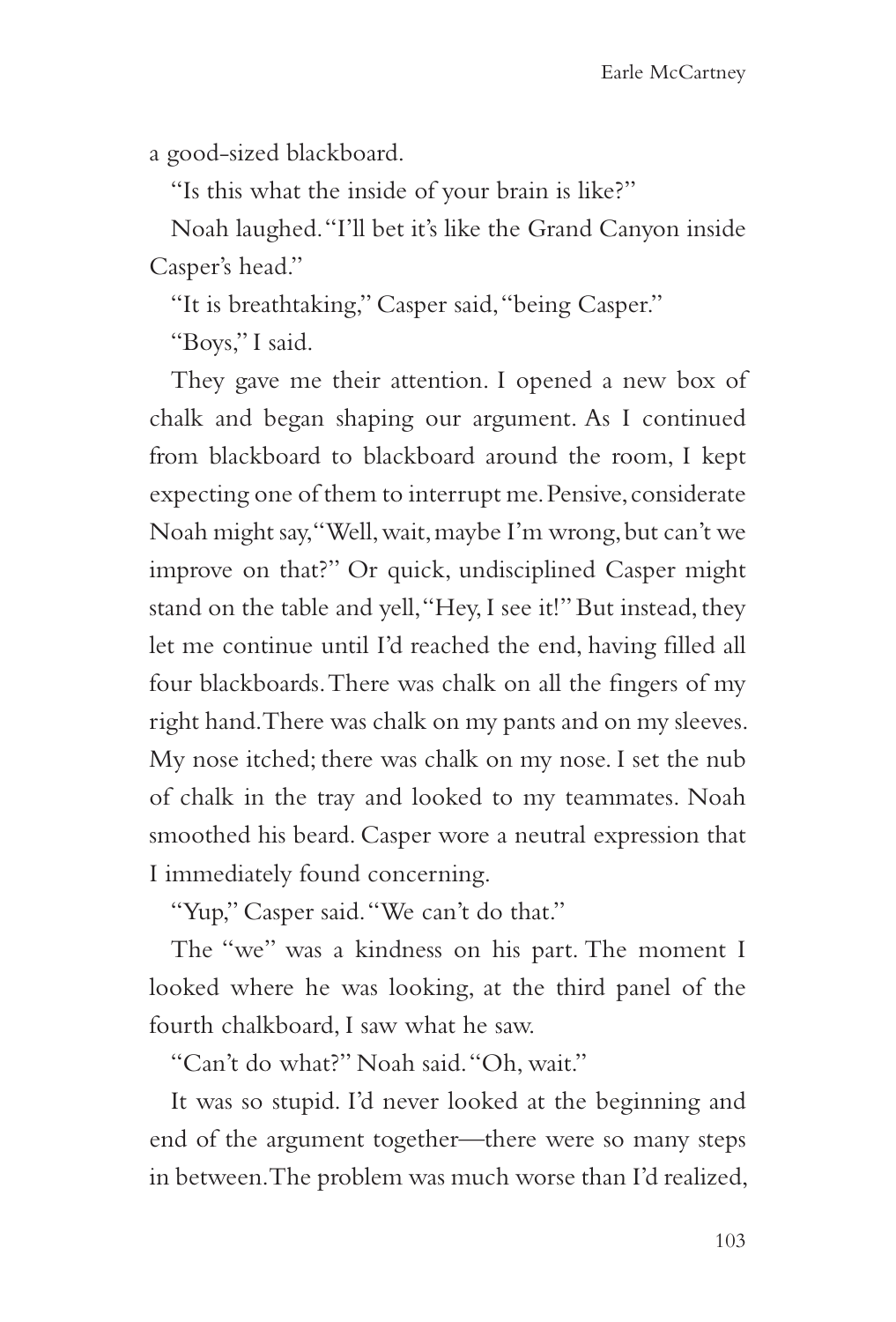not just that the proof was falling short, but that it was *wrong*. Of course, of course, of course, of course, of course.

"We assume a delta here, as we start to run the transformation," Casper said, turning halfway around to point to the first blackboard, "and then we take another delta here, when we decide if we need to iterate. We assume the first delta based on how we know the flow will act later. We assume the second based on how it ran before. We're going in circles!"

My hands were sweating. I wiped my palms on my jeans and left two fat white streaks across my thighs.

Noah volunteered to get Kovács.

Kovács stood with his hands on his hips and smiled as he read. He nodded at the end and said, "No, this will not do. How about that?" He looked at me differently than he had before, as if from a greater distance. They were all so surprised.

"Okay," Kovács said. "I will call Bill Metzger. We have time. Maybe there is something we can do."

I walked to the board and started erasing. Up and down, slow strokes. Kovács could tell I was upset. "Try not to feel bad," he said. "There is more to life than what happens on a chalkboard."

I didn't reply. I didn't need to be patronized. He left looking embarrassed. The door closed behind him, and we stared at it. We stared and stared. Maybe I was the only one staring. Casper and Noah waited for me to speak, God bless them.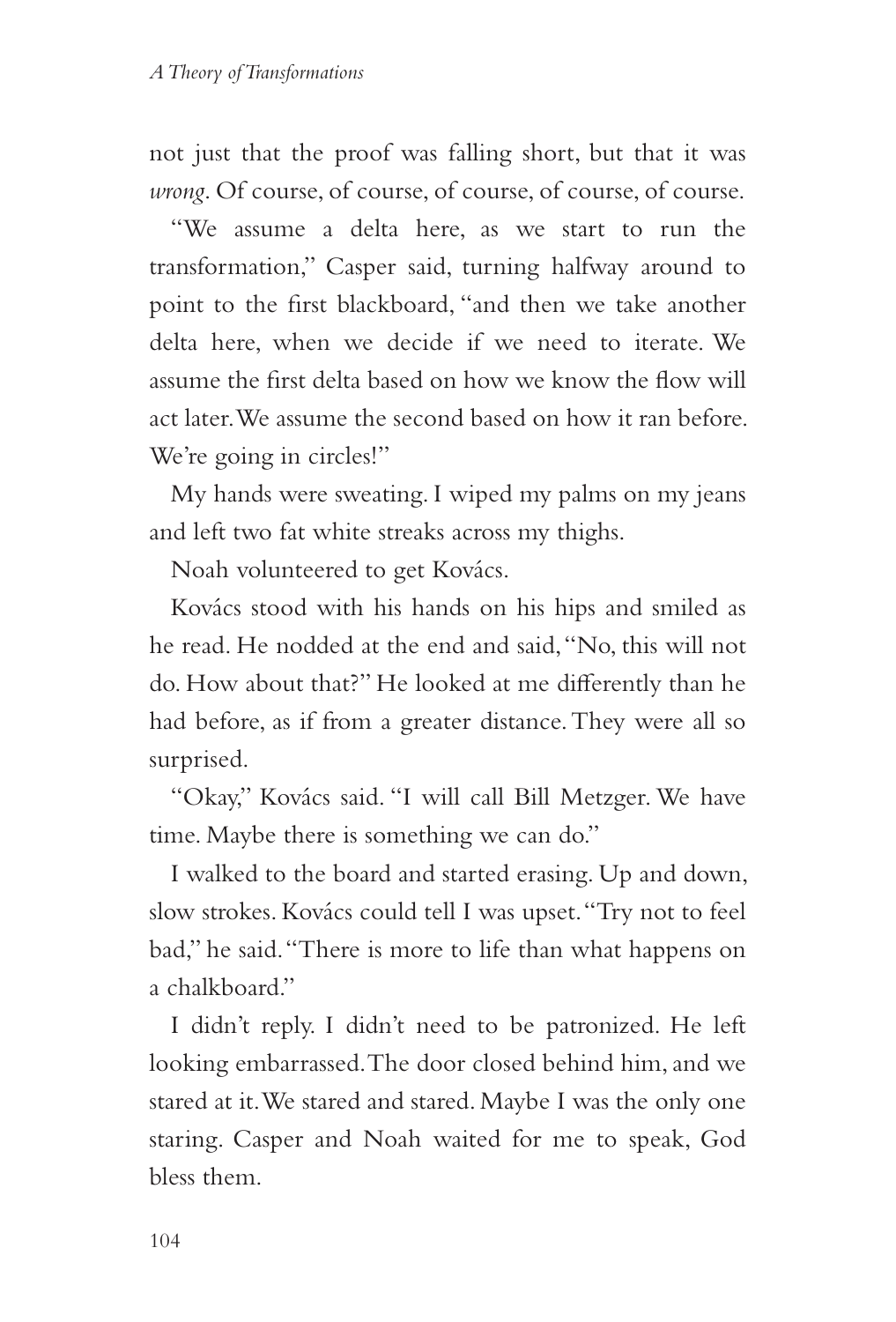"Well, shit," I managed to say.

They laughed gratefully. Casper reached into his hip pocket, brought out a dented pewter flask and unscrewed its cap. I took a sip and offered it back.

"It's a special occasion," Casper suggested.

I drank. It burned.

THE DELI STAYED open late on Fridays. I sat alone in the apartment after work, trying not to think, still buzzing from Casper's whisky. The living room seemed to have gotten smaller. When Marshall and I had moved in, I had argued against hanging pictures since we'd be in Iowa for only a summer, and now the bare white walls were like empty sheets of paper hemming me in. I decided to go to Clark's party.

The windows of Clark's duplex were warm yellow rectangles in the blue dusk. I heard laughter as I approached. On the porch, the guys from Algebraic Geometry were smoking cigars, trying unsuccessfully to blow rings. I waved and they waved back. I heard one of them say, "I'll be a monkey's uncle." I smoothed my blouse against my stomach and went inside.

Casper and Noah seemed happy to see me, although Noah complained that I'd forgotten my Luci T-shirt. (Casper had forgotten his, too.) A blackboard, projector, and screen had been set up in Clark's living room. I speculated that maybe they were always there and got a laugh. Casper brought me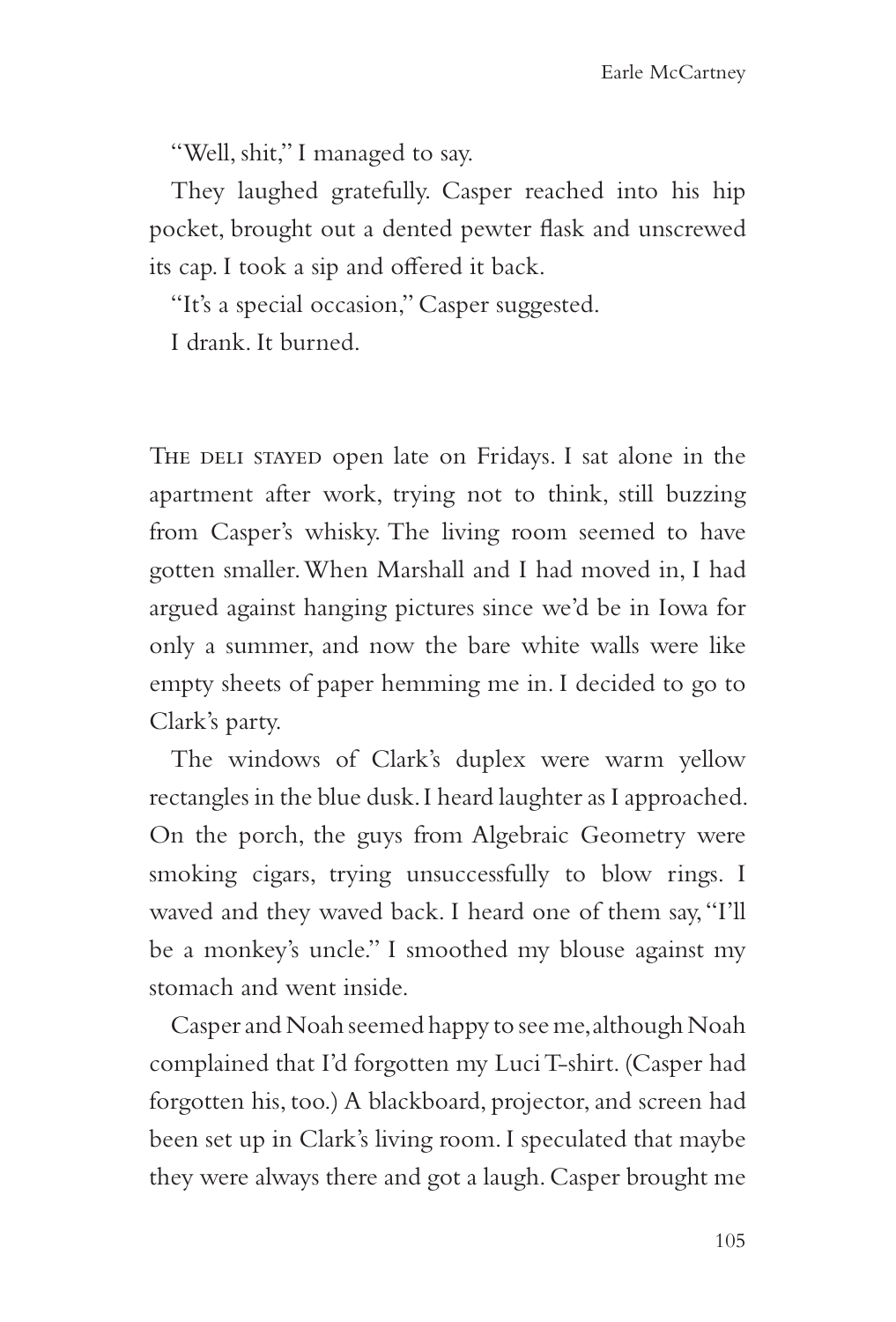a Styrofoam cup filled to the brim with white wine—so there wasn't only pop—as Soap Bubbles began describing their limited results.

As I finished my second drink—another dose from Casper's flask—I felt my affection for my teammates growing. Noah's presentation of our project was engaging and confident. Of course, I thought, he is a people person. He showed his lovely pictures and explained accurately, but only in the most general terms, what we hoped we were possibly on the verge of maybe accomplishing. It was hard not to laugh at Noah's audacity. I elbowed Casper, and he did his best not to smile.

As we applauded, Noah raised a hand to quiet the room. "I have something to add," he said. "I'd like to announce that our precious Lucy"—I felt my heart seize up in terror, until he slapped a new transparency onto the projector— "that our precious Luci is pregnant." Beneath the picture of Luci was an array of smaller killer robots. "Be very afraid! The Genesis Program will soon be ours!"

More applause. People lifted their cups, making a show of congratulating me.

I put my arms around my teammates. "I love you guys," I told them.

"I hope you didn't drive," Casper said.

"But seriously," I said. "You guys are the best."

They started to look embarrassed for me. It wasn't just the alcohol. They could see that I'd been thinking, "Okay, then: *camaraderie*." They looked uncomfortable with the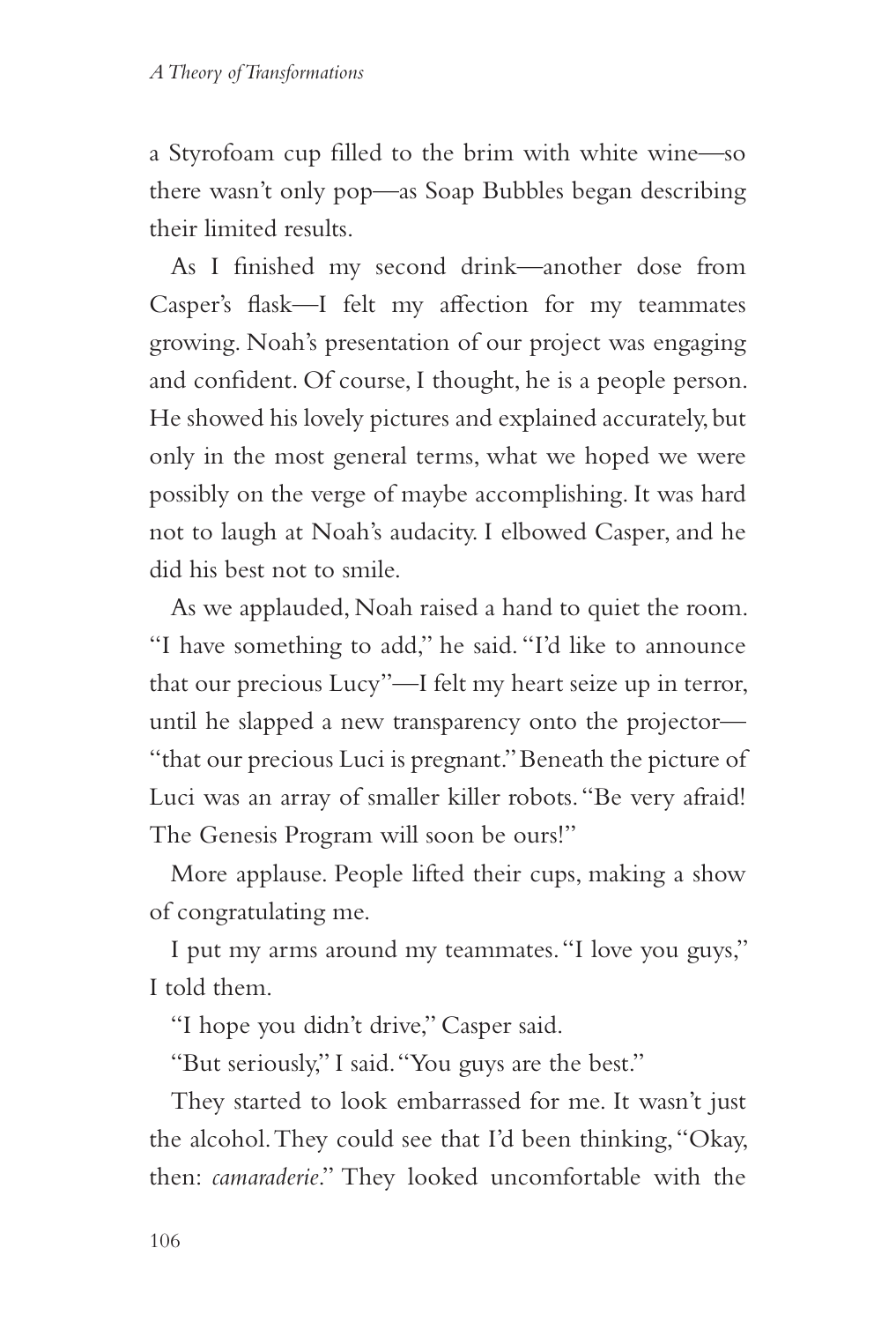new Lucy. Who knew what she might do next?

Noah latched onto Graph Theory and helped them network a bunch of computers for some kind of tournament of predators. Casper started dancing with the Knot Theory twins. I stood at the edge of numerous conversations, unable to mix in. I wandered into the kitchen with the feeling that I was looking for something. I found Clark. His teeth came swimming across the room. He handed me a cup filled with red wine. I downed what was left of my whisky and sheathed the new cup in the old one.

He nodded back at the living room, toward the empty screen. "Impressive work," he said. Maybe he meant Luci, but I thanked him anyway. His sneakers were bright white. I took a gulp of the wine. It tasted like pennies.

"Where's your boyfriend?" Clark asked.

"Marshall"

"Where's Marshall?"

"He couldn't get off."

"What's he do?"

"He works in the deli-bakery on Church Street."

Clark cocked an eyebrow. "You've got a lot of bakers in your life."

"He used to work for my father."

"Interesting." Clark had a very pronounced Adam's apple. It bobbed as he drank his wine.

"Let's not talk about Marshall," I said.

Clark looked down at me and frowned. It was a happy frown. "You know," he said, waving toward Noah, "that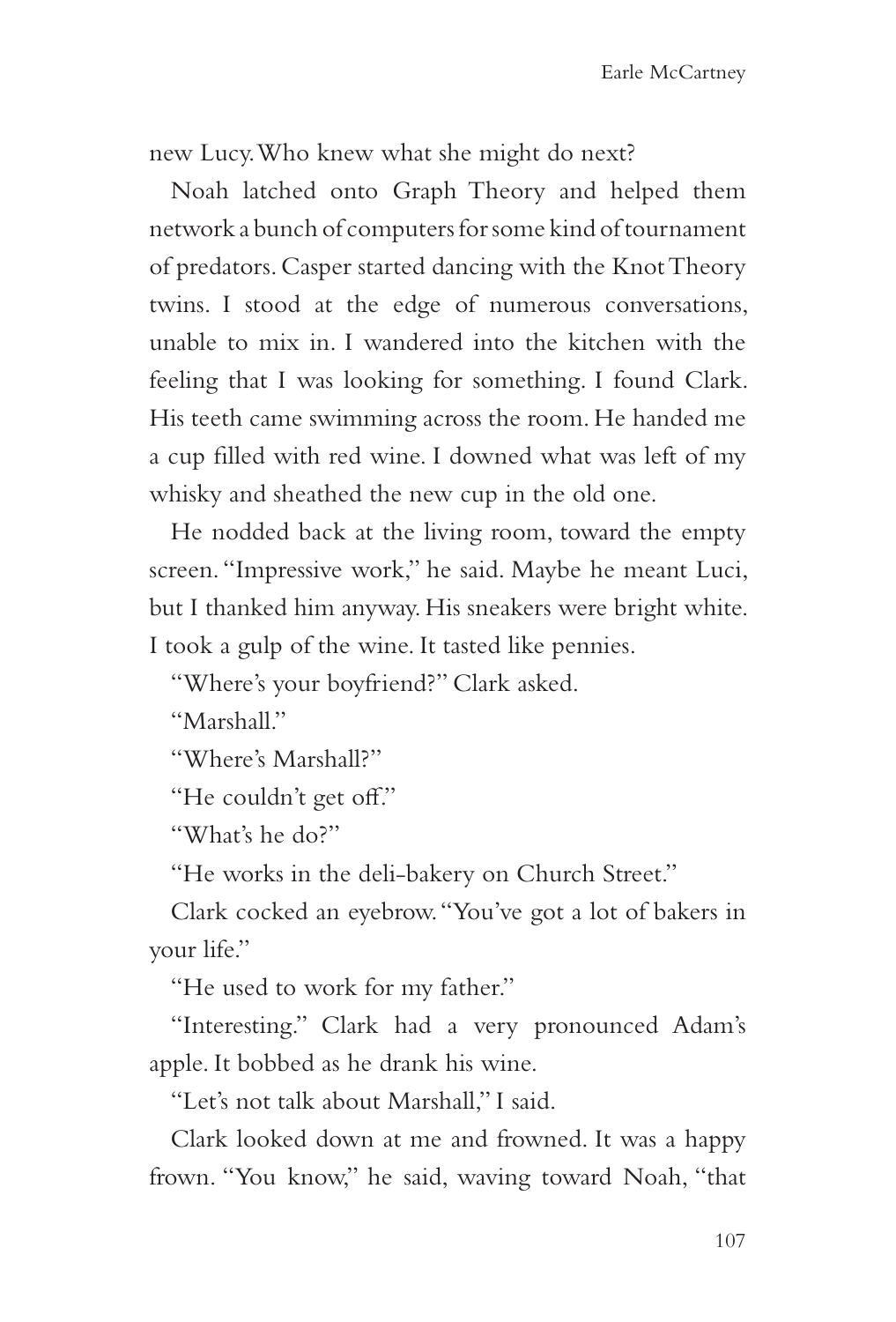Genesis thing is doomed."

I nodded like I agreed completely but said, "Why's that?"

"Everyone's making predators," he said. "No one wants a herbivore. And now the predators are all having babies." He smiled a gleeful, homicidal smile. "I predict mass starvation. Or even better—cannibalism."

"Poor Luci," I said. "Just as she was coming into her own. It's tragic."

"Is it?" Clark's teeth seemed to be getting larger.

I finished my wine.

"You missed my presentation," Clark said.

"I guess I did."

He reached over and touched my hair. I flinched, then touched the hand touching my hair. Clark's skin was cold. Marshall's skin was always warm.

I was very late getting home. Marshall was asleep. I sat on the edge of the bed, watching the blanket swell with his breathing. He looked so helpless. I shook him.

"Hmm," he said, turning towards me. "How was the party?"

"Marshall," I said. "Wake up."

He blinked at the clock. "You must have had fun."

"I didn't," I said. "I swear to God, I didn't."

He turned off the lamp, and in a small voice he said, "I don't want to know."

"I have to tell you."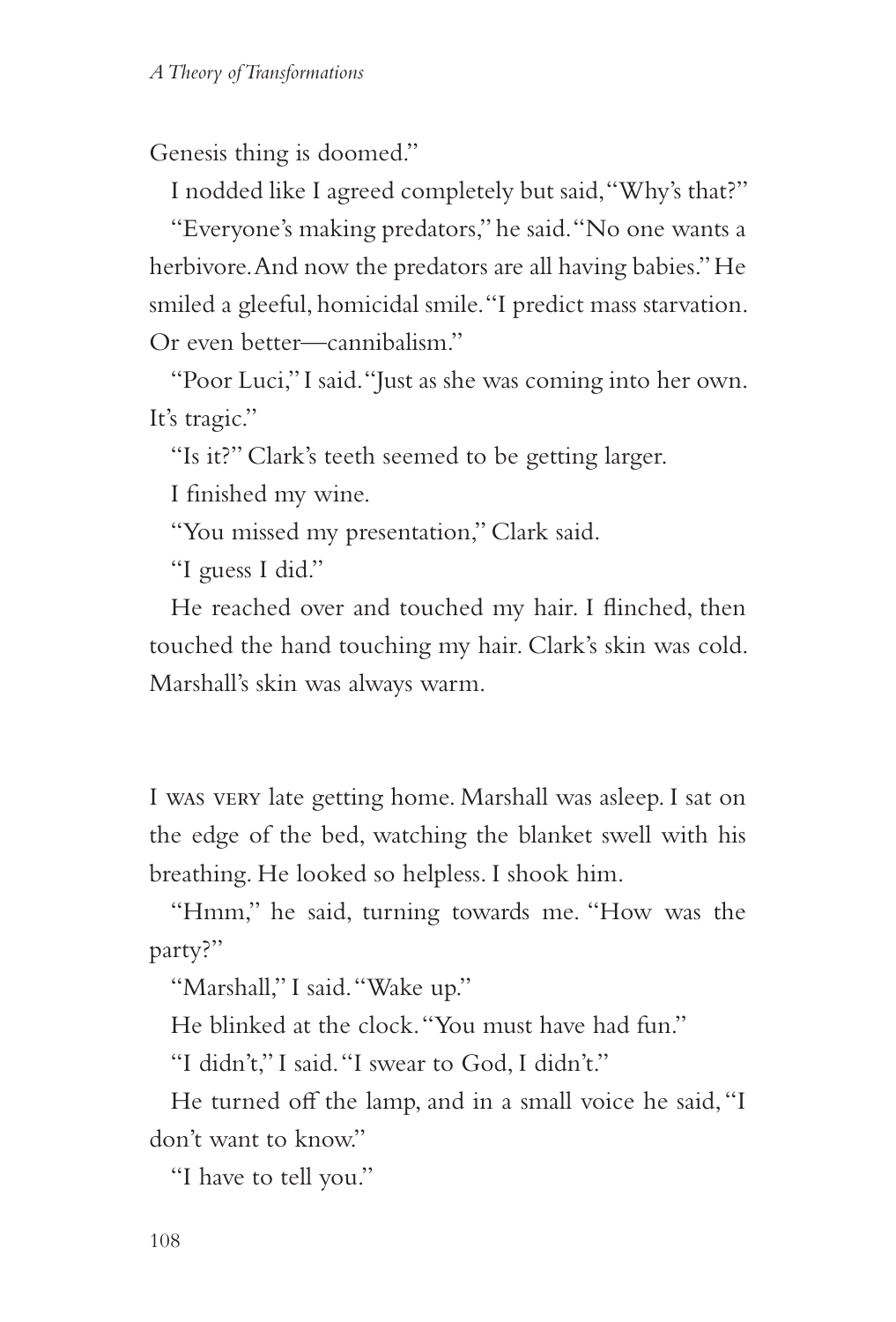"Don't do this! I don't want to know!"

He cried more easily than I did. It hurt me to hurt him, it really did. But as I pressed my face against his back and we lay quiet in the dark, I felt like there was something missing from what I was feeling. He was ready to forgive me already, and I hadn't even said that I was sorry. That's how scared he was. After he fell asleep, I took a shower. I buried my blouse and my underwear at the bottom of the trash. I stared at the white walls, at the cracks in the plaster. I was exhausted. I was disoriented. I was miserable. It was a problem.

#### $\circ \infty$

#### *3. Rank One Infinite Measure Preserving Transformations*

I GOT UP one morning a week later to find that the tree outside our kitchen window, the one that had seemed so permanent and mighty, was gone. I walked up the hill to see what had happened. I'd been living in this development at the edge of town, close to where the streets hit the corn, for almost three months. Yet this was the first I'd ever gone for a walk, the first I'd noticed how perfectly uniform the neighborhood was. I passed block after block of identical yellow duplexes, cheap housing for transient students. Stopping at an intersection was like standing between two mirrors; looking either way, I found myself staring down a bottomless pit of infinity. My tree had seen a lot of changes. Now it was wood chips.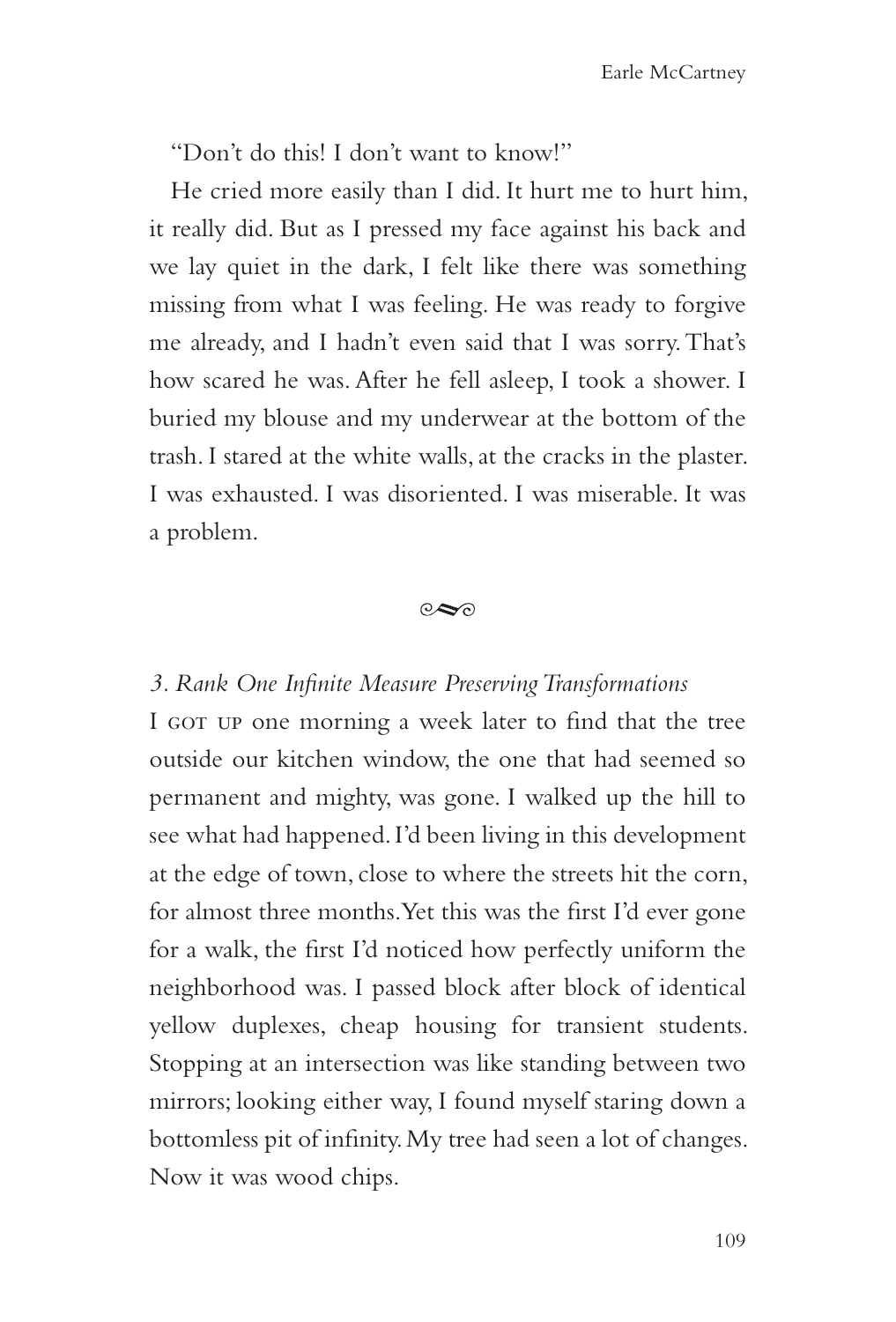The stump was wider than the span of my arms—it would have taken four of me holding hands to encircle it—and its surface consisted of two uneven planes, two cuts that had failed to meet. Standing in the grass nearby was a sign for a landscaping company. They'd done a thorough job cleaning up. Nothing was left but ragged leaves, twigs, a few small mounds of orange sawdust.

"They killed my tree."

Marshall looked up from his coffee with no expression. Which of course was an expression. "It's been gone since Tuesday," he said. "I'm surprised you didn't notice."

I poured myself a glass of water, to have something to do with my hands.

"The crown had lost half its leaves," Marshall added. He raised his voice because my back was turned.

I sat across from him. His hair was a mess. A grain of sleep was suspended in his eyelashes. The sun came out, projecting between us an orange beam of light swirling with dust. Marshall frowned and turned a page of his book. Then the sun went in, the color faded, and the air seemed still again.

"I should have counted the rings," I said.

"It was old," he assured me.

"It's funny," I said. "I'd assumed Dutch elm disease was a thing of the past."

"Yes, funny." He turned another page, afraid to engage. "Trees can die for many reasons." He sipped from his mug and made the affected wincing gesture he made whenever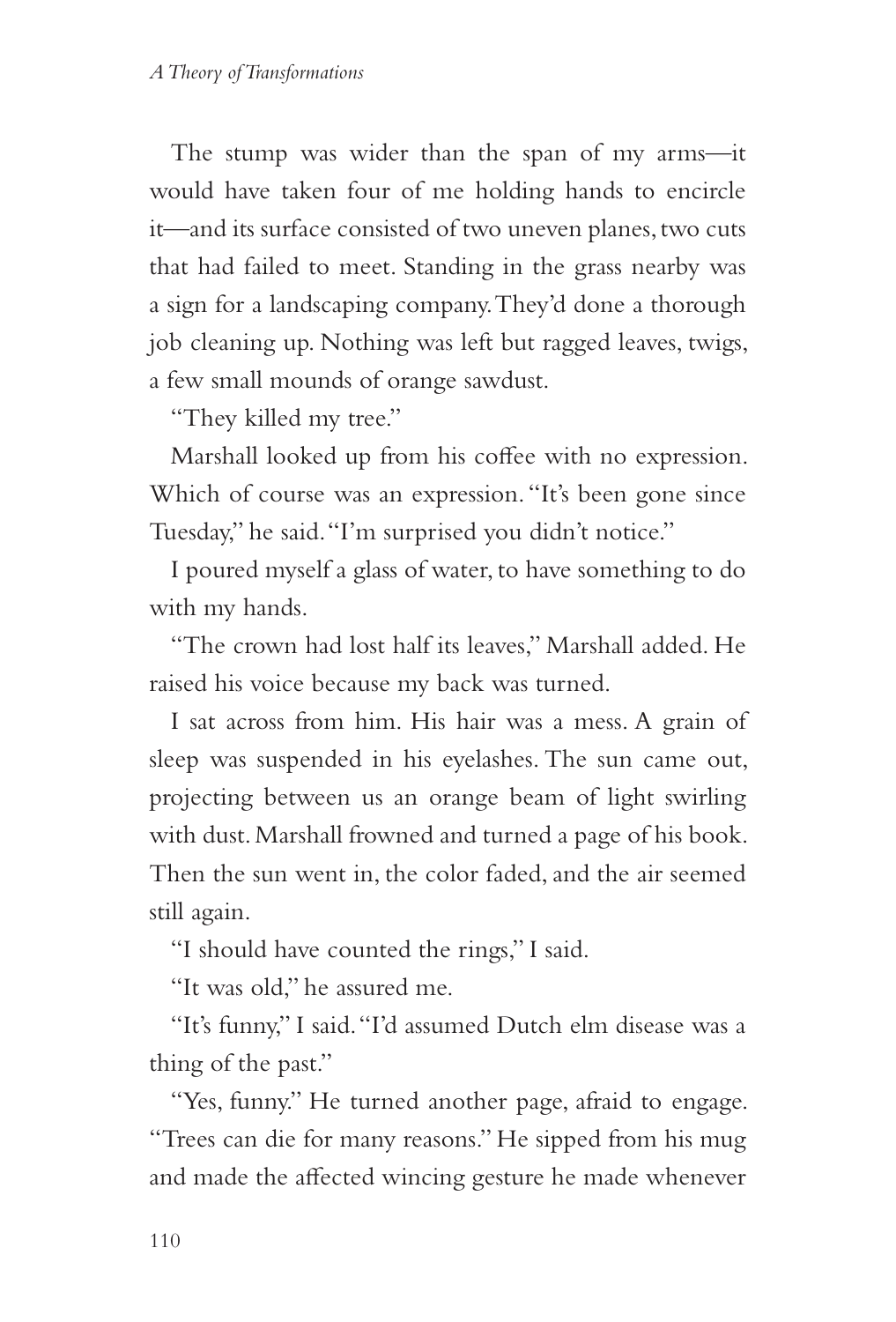he wanted what he'd said to seem extra significant.

"Don't be dramatic," I said.

"Just a statement of fact."

"I was only teasing," I said. "Never mind. I have to go to work."

"I know." He shrugged. "So do the rest of us. I'm sad for your tree."

Was I sad? I didn't think so. I'd used Clark to gouge a space out of myself, and whatever had rushed in to fill that space, it wasn't sadness. Same with the tree: the shape of its absence—the smell of the sawdust, the roughness of the cut, the flattened grass where it had fallen—was more real than its presence had ever been for me.

Bill Metzger came to town at Kovács's request. Old friends, they'd roomed together as undergrads and had done their doctoral work together under Chacon. Many of Kovács's papers listed Metzger as a co-author. According to Kovács, Bill Metzger had written the book on lightly mixing transformations. If he couldn't help, then nobody could.

Casper and Noah dragged chairs in from the library as Metzger sat on the edge of Kovács's desk and skimmed my manuscript. When he had finished, he handed the papers to Kovács. "You didn't tell me you were trying flows," he said.

Kovács smiled, embarrassed.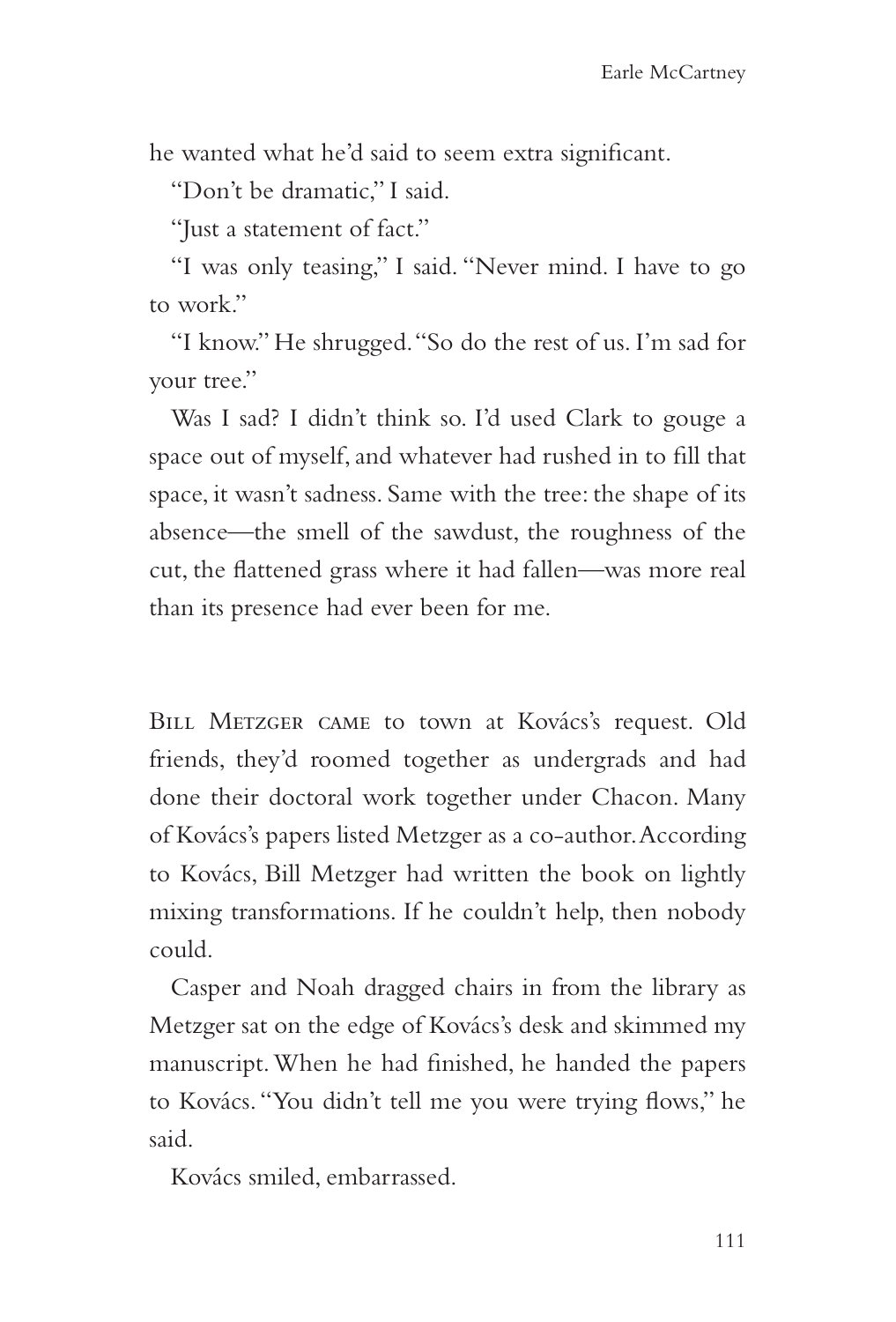"You've done a fine job of adapting my transformation," Metzger said, turning to the three of us. "But as-is, the approximation doesn't work for flows." He tapped his chin and squinted at the wall behind my head. "Which is interesting." He approached Kovács's small blackboard, lifted a long, new piece of chalk from the tray, and with one hand in his pocket drew a set of wavy vertical lines. Then he turned and began explaining some kind of "ergodic string approach" he'd been thinking about. Kovács looked at us from behind his desk and shrugged. We had only three weeks before our manuscript was due. "Oh, well," Metzger said when he had finished. "I suppose that isn't helpful." He set the chalk back in the tray and lifted his fingers to examine the dust, front and back. "The hazards of mathematics."

Kovács offered him a tissue.

Still wiping his fingers, Metzger asked Kovács what he was thinking.

"Oh," Kovács said, "I don't know. A return to transformations is probably in order."

Metzger, offering no sign of having heard what Kovács had said, handed back the used tissue and waved at the row of pictures on the desk. "How's the family?" Not waiting for an answer, he unbuckled his leather satchel and came out with a large camera case. "Look what the kids got me," he said.

"What an asshole," Casper whispered as we left.

"Metzger?" I shrugged. "What else did you expect."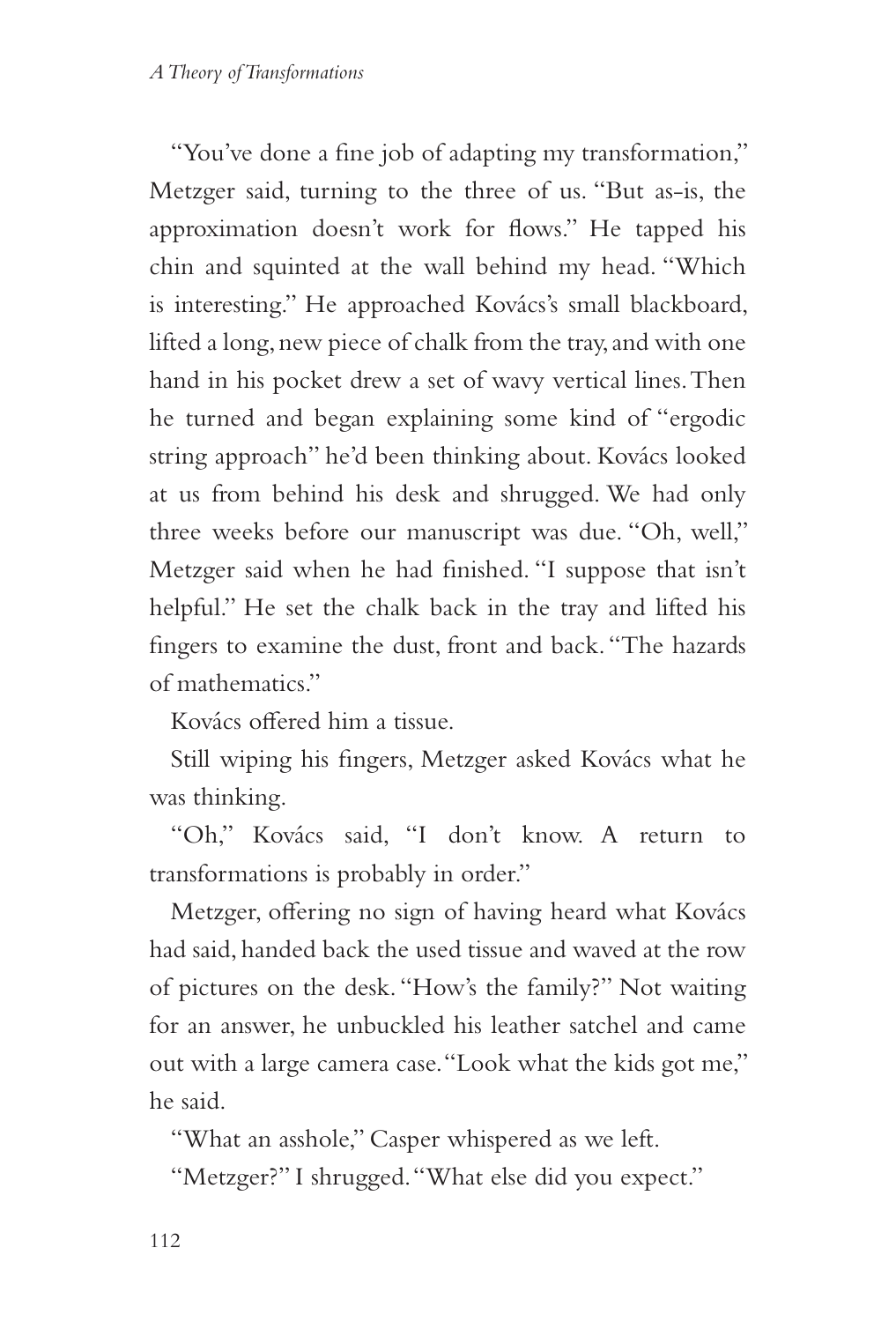"No," Casper said, "*Kovács*. Guy couldn't care less about our project."

"I'll bet he's got something up his sleeve," Noah said.

"Wishful thinking. You watch."

I noticed Knot Theory working at the other end of the common area, marking up a printout of something, no doubt their nearly finished manuscript. Clark and I hadn't spoken since the night of his party. I'd been ignoring his emails and phone calls all week. I reached the edge of the lounge and stopped. Marshall was standing by the entrance, not twenty feet from Knot Theory, looking lost.

"Isn't that Marshall?" Noah said. Marshall heard his name and saw us. He walked a few steps toward us, but then said, "Oh," and turned to retrieve the paper bag he'd left on top of the information desk.

I noticed Clark glancing up from his work.

"Hey, Marshall," Casper said. They shook hands and examined each other in that way that men do. After he and Noah had gone through the same ritual, Marshall looked me over.

"You're all red," he said.

"What are you doing here? How did you find the library?"

"I can read a map. And once I'd found the building, I followed those jokers." Marshall waved a hand at Knot Theory. "They seemed adequately brilliant."

Casper laughed out loud, and Clark glanced at us again. Casper and Noah exchanged looks.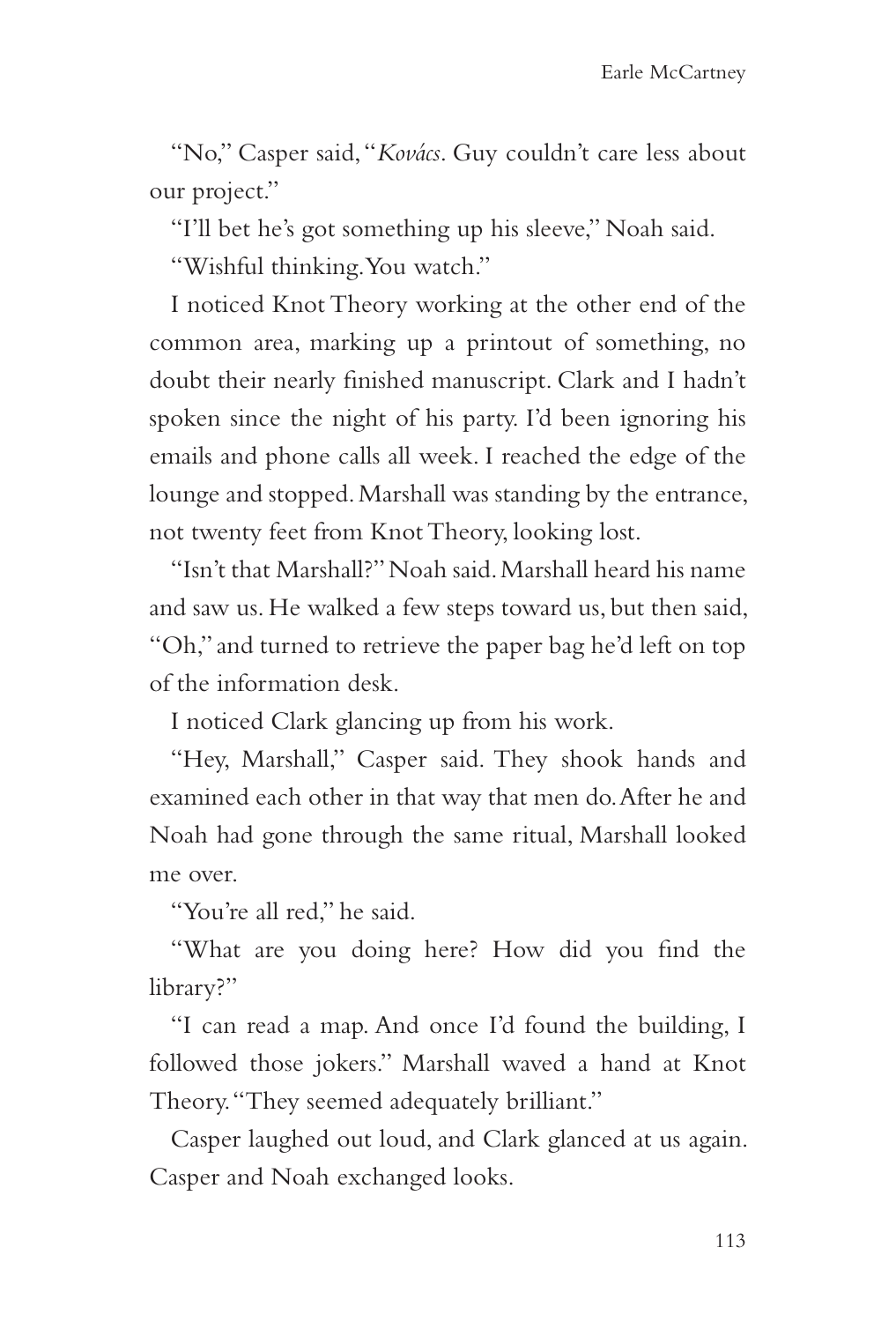"So," Marshall said, looking from face to face. "Where's this Clark I keep hearing about?"

"I think he's at lunch."

Noah and Casper drifted a step away from me. They tried not to look at Clark, or at each other, or at me, or at anything.

"You may not have known this," Marshall said to them, "but Lucy is the world's worst liar." He repositioned himself with his back to Knot Theory, so I could see that he knew. With both hands he gripped the top of the paper bag he'd brought with him.

I asked Noah and Casper to give us a minute. Obviously relieved, they hurried to join Graph Theory, who had just walked by in their uniforms.

"They're T-shirts," Marshall said. "Custom-printed T-shirts. You make everything here sound crazier than it is."

"I'm sorry," I said.

"Stop apologizing." He must have sensed that there was something missing from my apologies. He held out the paper bag. "I thought I'd bring you lunch."

"You're very sweet."

"Yes. I'm wonderful. Try to remember that."

On his way out, he introduced himself to Knot Theory. "Pleased to finally be meeting you," Marshall said, squeezing Clark's hand a little longer than he needed to. Clark didn't know what to say. It seemed like an effort for him to keep his mouth closed. His lips barely covered his teeth. I thought, *Of all people, why him?*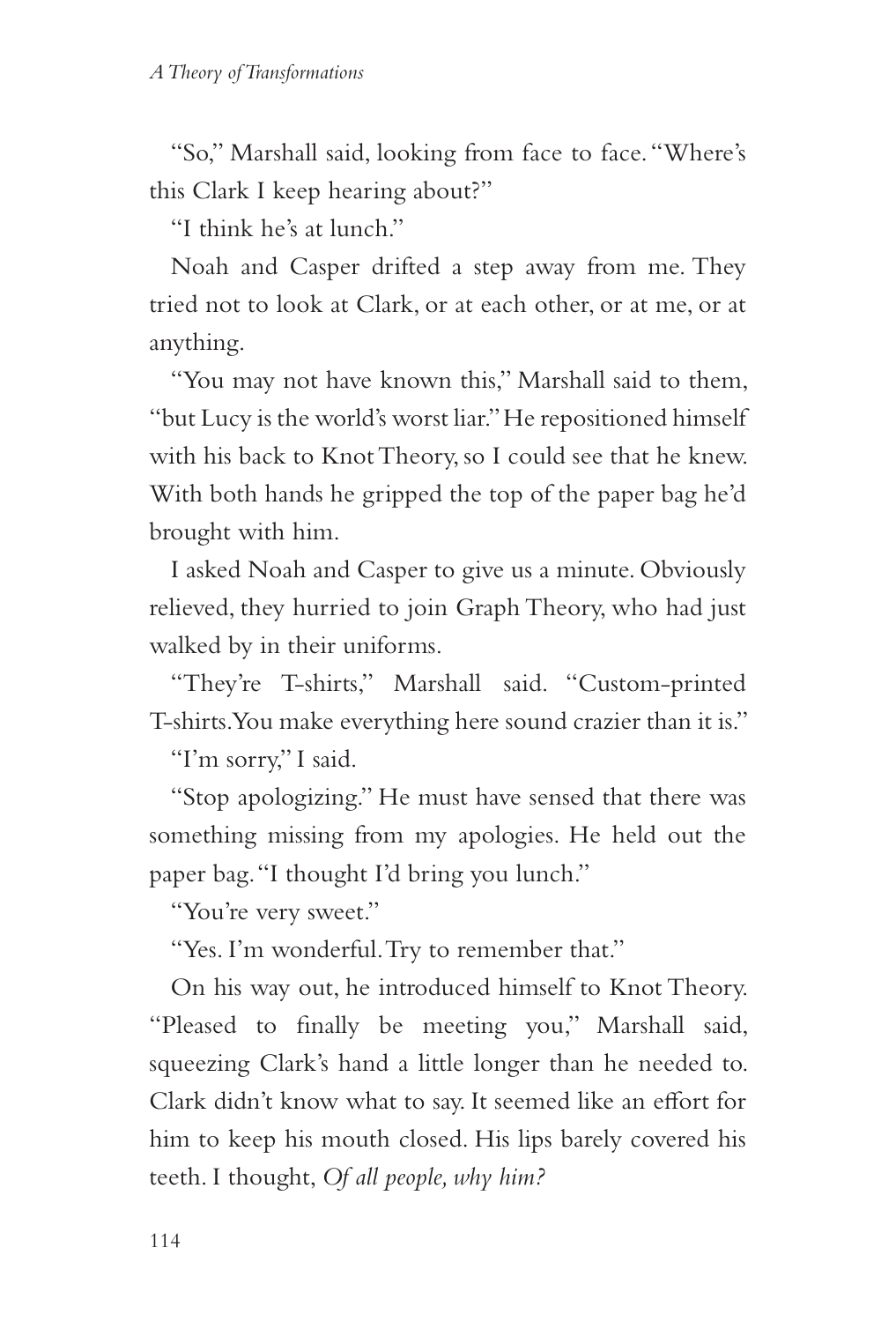Marshall was thinking the same thing. "You're like my exact opposite," he said.

"I doubt we have much in common," Clark managed to say.

"There's at least one thing."

"Marshall!" I said.

"That was shitty. I apologize."

My face was burning up. "Please go."

"Right. I know. Can't mix work with Marshall."

"*Please*."

"Okay, okay, okay," he said. "I'm sorry. None of this is going the way I meant it to." He gave me a hug and followed it with a hopeful look. He kept his hands on my shoulders, forcing me to face him. "We'll talk at home?"

"Sure," I told him.

With Marshall gone, the twins and Charlie glared at me.

"What is wrong with you?" one of the twins asked.

"Who do you think you are?" the other added.

"You've hurt Clark," Charlie said.

"Keep your pet Neanderthal away from him."

Clark watched himself lay both his hands on the edge of the table. "I liked you," he said.

"I know. I read your emails. I'm sorry."

I had nothing else to say. I went down to my classroom, opened my lunch, and set the contents on my wooden table. Carton of milk, bag of cheese curls, an apple, and a ham and cheese sandwich on half a baguette. My father might have packed that lunch, save for the five-page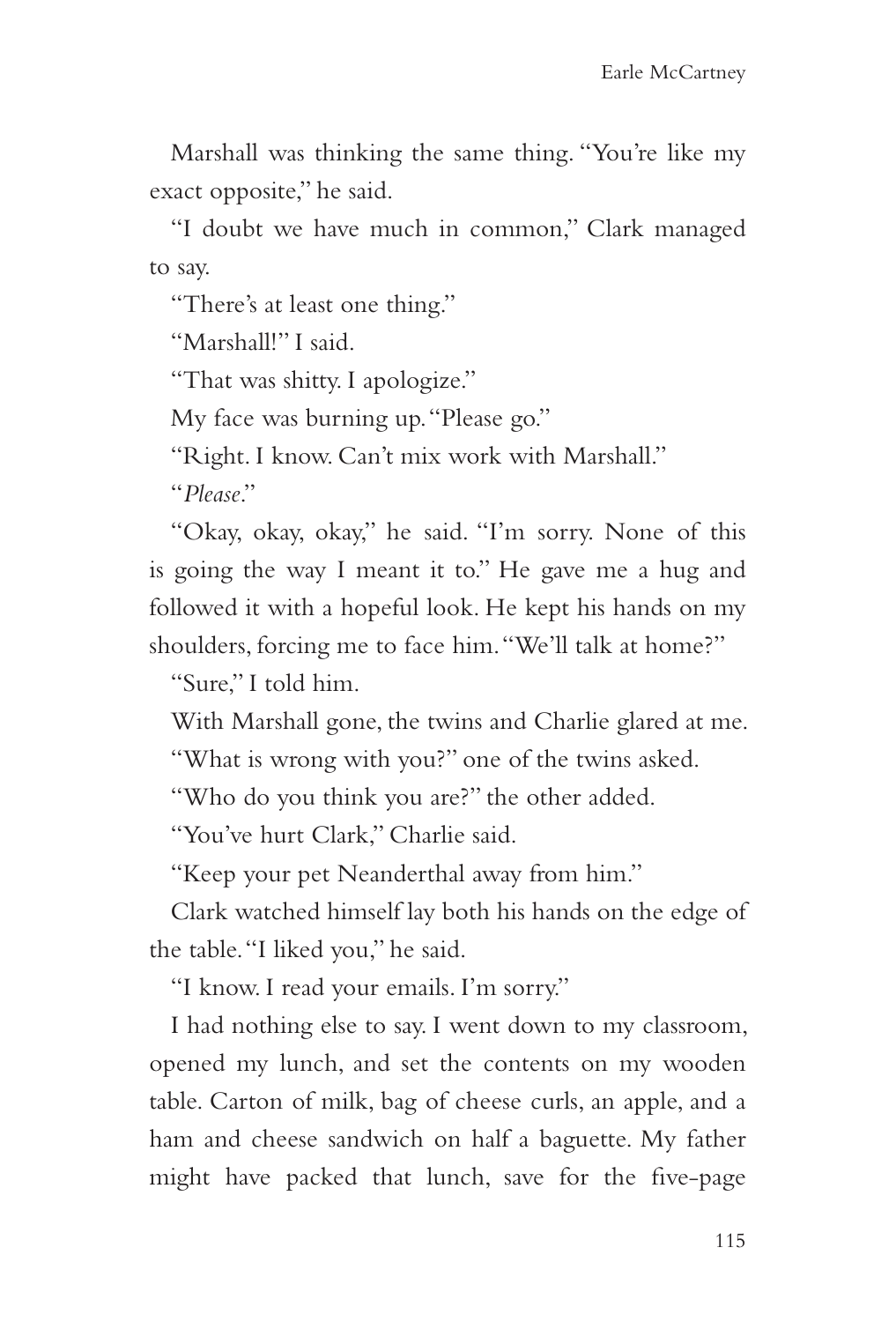hand-written note I found at the bottom. It started with a detailed description of why Marshall wanted to marry me. That was followed by a tongue-in-cheek presentation—a bulleted list—of Marshall's many outstanding qualities. Then there was a discussion of the ways we made each other better-than-average people. I could see what he was up to: he was trying to prove that I should love him. The note ended with Marshall offering to forgive and forget, asking me to join him in putting all this behind us.

Kovács said he had good news. He paced up and down his office as he talked. It was time to take a break from flows, he said. "We have a saying in Hungary," he said. "Stretch only as far as your blanket can reach." But our work with flows had given him an idea. It had come to him in a dream—Metzger had nothing to do with it. One of our smaller arguments, he said, if expanded and extended, could yield a result for transformations. It wasn't on par with Knot Theory's paper, nothing to throw a parade over, but it was probably publishable. Kovács mapped it out for me, I tinkered, and by the end of the week, I had it. It started with Casper's lemma. "When life gives you lemons," I said to myself, in my windowless room, alone.

That night, after another delicious dinner that I couldn't appreciate, while Marshall was taking a shower, I called my father.

"Hwuh?" he said. It was nine o'clock in New Jersey—I'd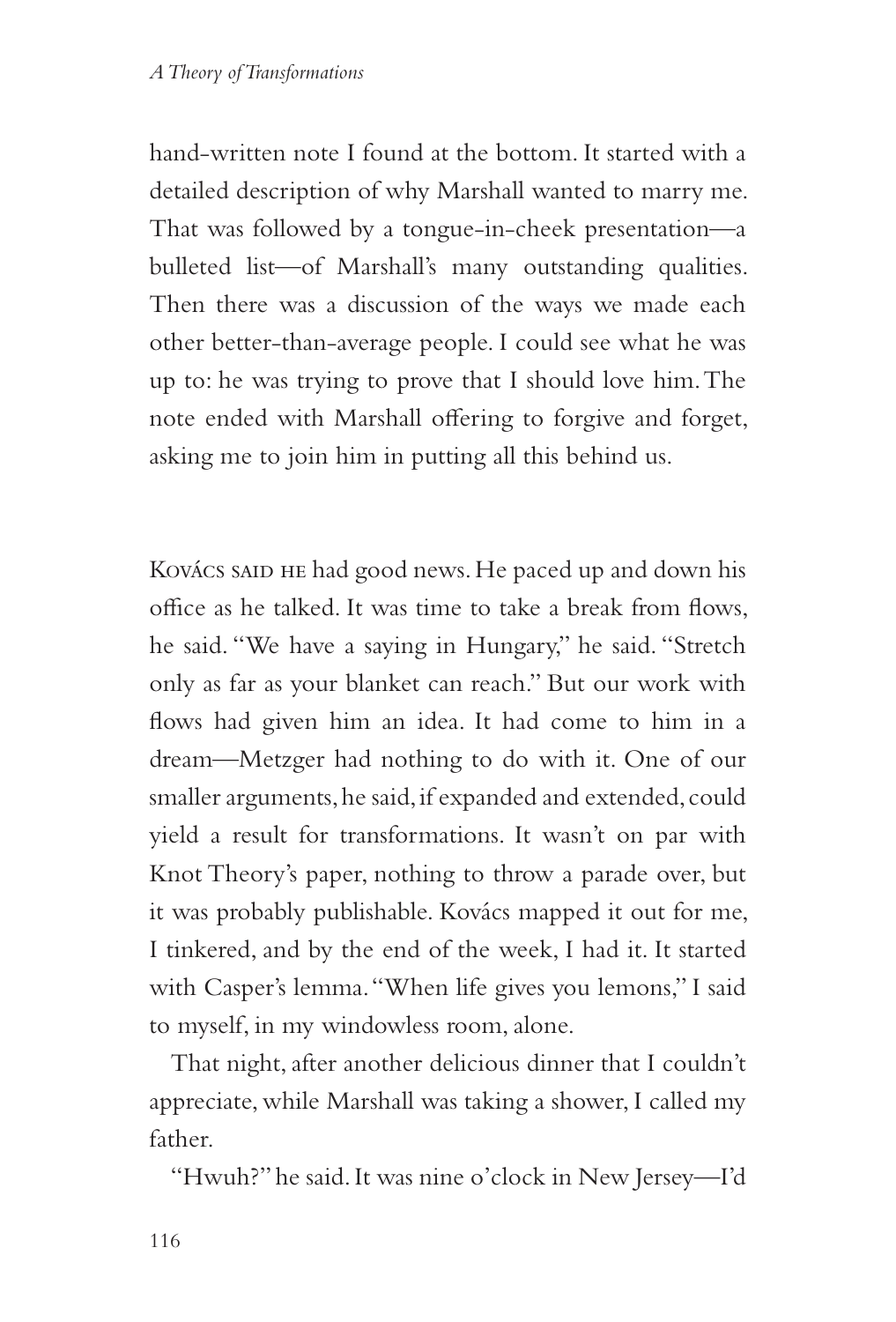forgotten he'd be sleeping. His bedsprings whined as he righted himself. I pictured him in an old undershirt and boxer shorts. His arms were lean and strong from all the stretching and kneading, but the rest of his body was pale and soft. He was good to hug. I could hear him rubbing his whiskers.

"I'm sorry, Dad. I know how early you have to get up in the morning."

"Don't be sorry," he said. He coughed. I wished he'd quit smoking. "You okay?"

"I just needed to say hi." I lay back on the couch and stared at the ceiling, enjoying the depth of his voice.

"All right," he said. "That's wonderful." I could hear him up and walking around, sniffling. There was the rush of the spigot, the rising pitch of a glass being filled with water.

"I could call back tomorrow."

"Luce," he scolded. "I'm awake. What's up."

There was gulping, then the tap of the glass being set on the counter. I heard the refrigerator door and pictured its light whitening half the kitchen. There was never anything in the fridge but milk and eggs and sourdough starters. I heard the honk of a chair being pulled from the table. He sat and waited. He was always okay with not talking.

I asked him if he ever got lonely.

"Nah," he said. "I've got you."

"I'm a thousand miles away."

"I've got a telephone. I've got AOL."

"Your emails suck. They're never more than, like, two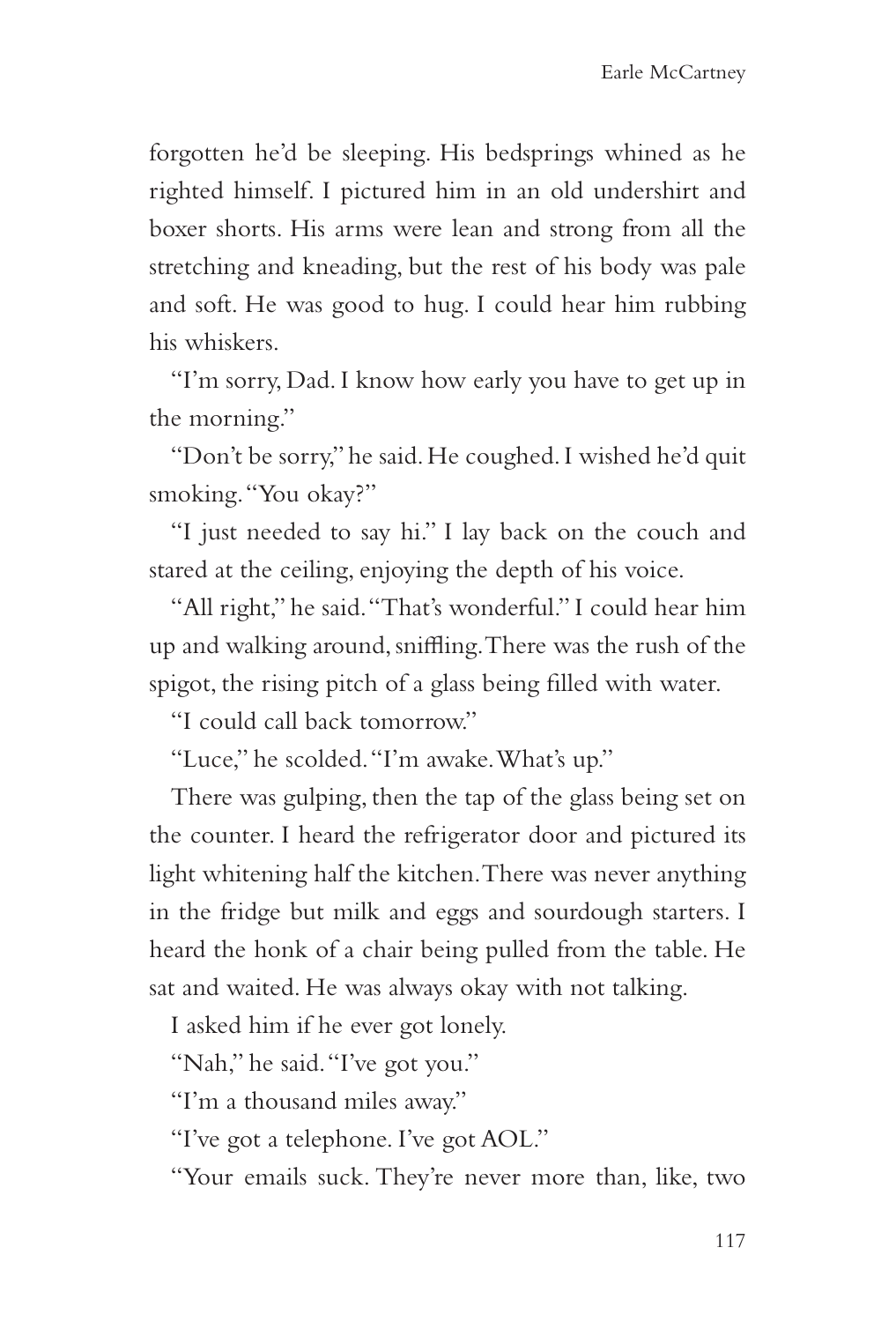sentences."

"I'm no good at writing."

"Is that why you never put notes in my lunchbox? I was the only kid I knew who never got one."

I heard him fidgeting, possibly shrugging. "I don't know," he said. "I never thought you were the kind of kid who needed notes in her lunchbox."

"What kind of kid was I?"

"Independent," he said, making it sound like a euphemism. "Pig-headed. And lazy."

"I'm not lazy."

"Thanks to me."

I laughed. "All that lawn-mowing and dish-washing? Is that your theory?"

" $\gamma$ Sure"

"Then why didn't you teach me how to bake?"

Silence. The question had caught him off guard.

"You never seemed interested."

"I wasn't interested in mowing the lawn."

"No one's interested in mowing the lawn."

"My lack of interest in baking hurt your feelings."

"No," he said. "I didn't say that."

"But you would have liked to teach me, if I'd been interested. Because you love to bake. Am I right?"

"No. I love to pay the bills. I love to eat."

"Everyone loves to eat. You don't love to bake?"

"I like to get up in the morning," he said, getting defensive. "It's quiet. The light's nice. The birds sing different songs.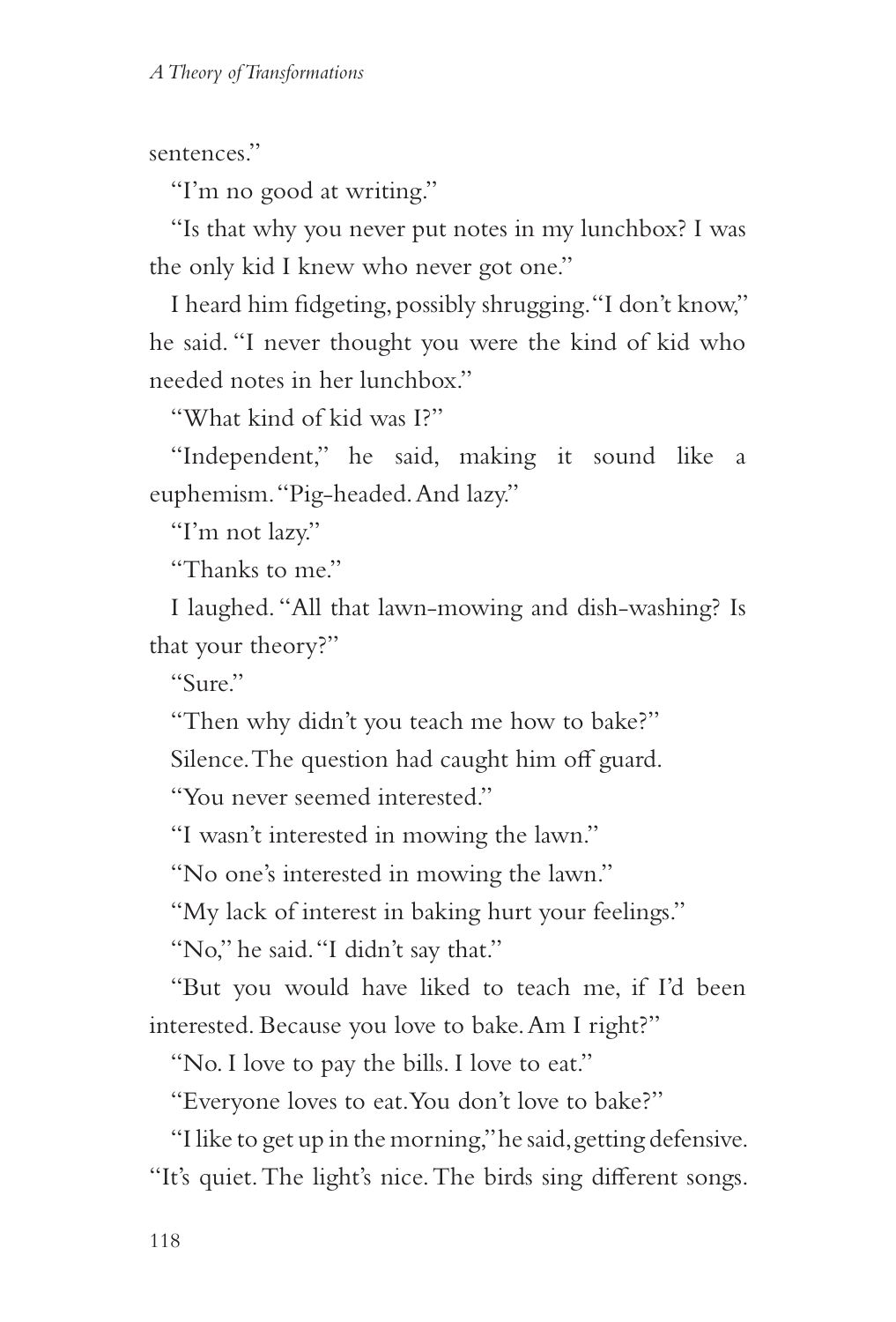The streets are empty. No one else is awake. I like to be alone."

As he'd been speaking, I'd closed my eyes. The depth of his voice made it seem like it was coming from inside my own chest, like it was the sound of my own most secret feelings.

Marshall stepped into the doorway pinching his towel around his waist. I felt myself blushing. He looked hurt. My guilty expression must have made him think I was talking to Clark.

"Why am I being interrogated?" my father was saying. Marshall made for the bedroom.

"Luce," my father said. "What's the matter. Let me talk to Marshall."

"Sorry, Dad," I said. "Sorry to bother you. I love you. Go back to bed."

"Luce," he said, as I hung up on him.

Marshall stood naked in the middle of our bedroom, his towel hanging from a knob on his dresser, a pair of underwear in his hand. He had a look on his face like he was considering sprinting out the door just like that.

"It was my father," I said.

"Then why were you blushing?"

"I don't know. I blush. You gave me a look."

"I see. It's my fault."

He stumbled and swore as he tried to step into the underwear.

"What are you doing? Sit down and talk to me."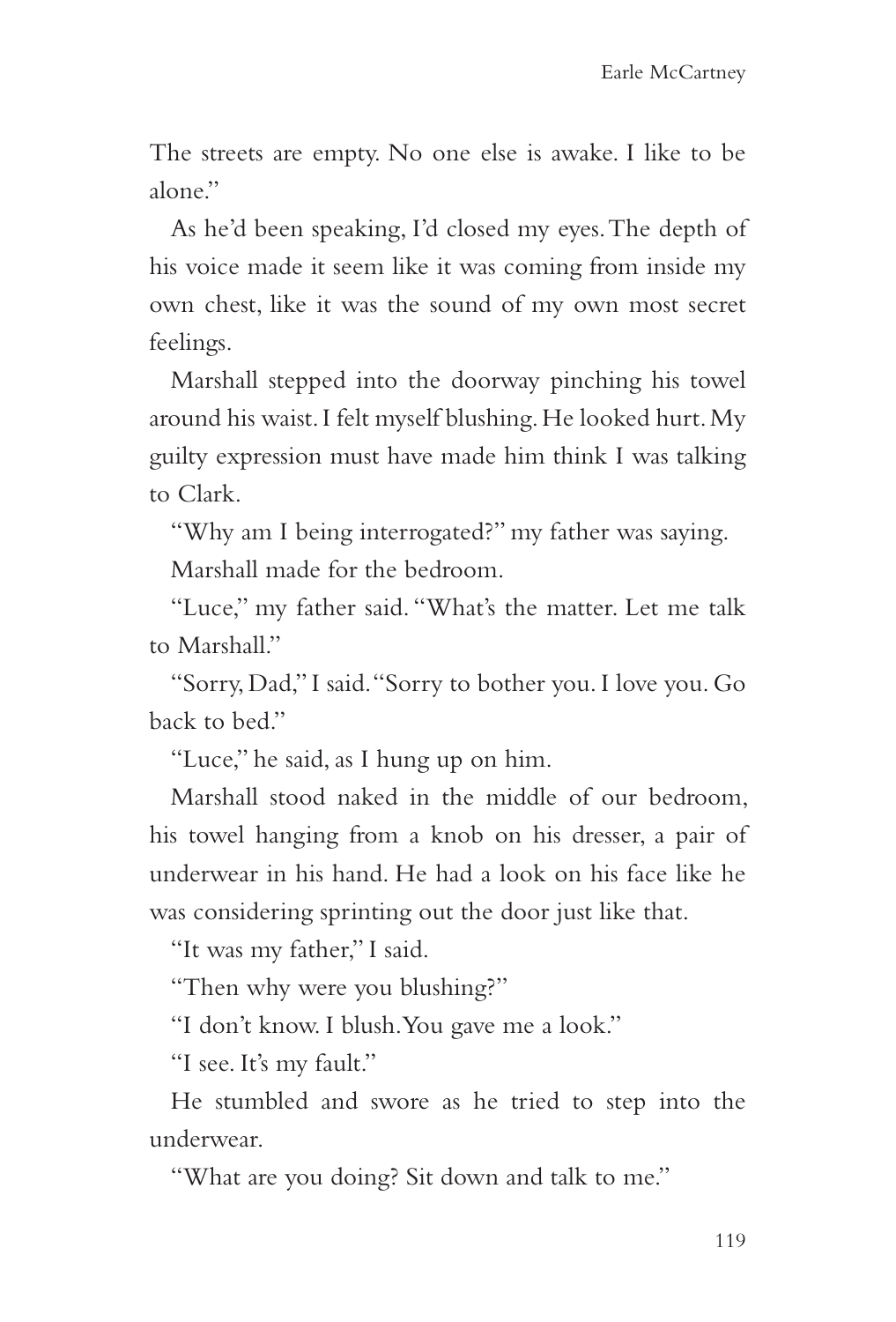"I can't fight with no clothes on!" He sat on the bed and leaned forward to rest his elbows on his knees. "I feel vulnerable"

I laid my hand on his smooth, shaved arm. "Don't cry. Let's not argue. There's no point."

He covered his face with his hands.

"This can't go on," I said.

"I know," he said. "We're getting married in six months. Could you please get over all this before then?"

The wedding. I couldn't remember the last time I'd thought about it.

"Leaving this place will help," he said, not waiting for me to respond. He removed his hands from his face and stared across the room, imagining his way back to better times. "I can't wait to return to our regular life."

Would our regular life still feel regular? I wasn't sure.

"How are you so calm?"

"Something's changed. I don't know. I feel different."

"I can see that." Now he looked desperately hopeful. "Let's make love."

I never liked when he said "make love."

"It's been weeks," he said.

"I'm aware. You think it'll help?"

He laughed. "Couldn't hurt."

"You're already undressed," I said. "Which is convenient."

"Yeah," he said, with a bitter smile. "This all has gone according to my plan."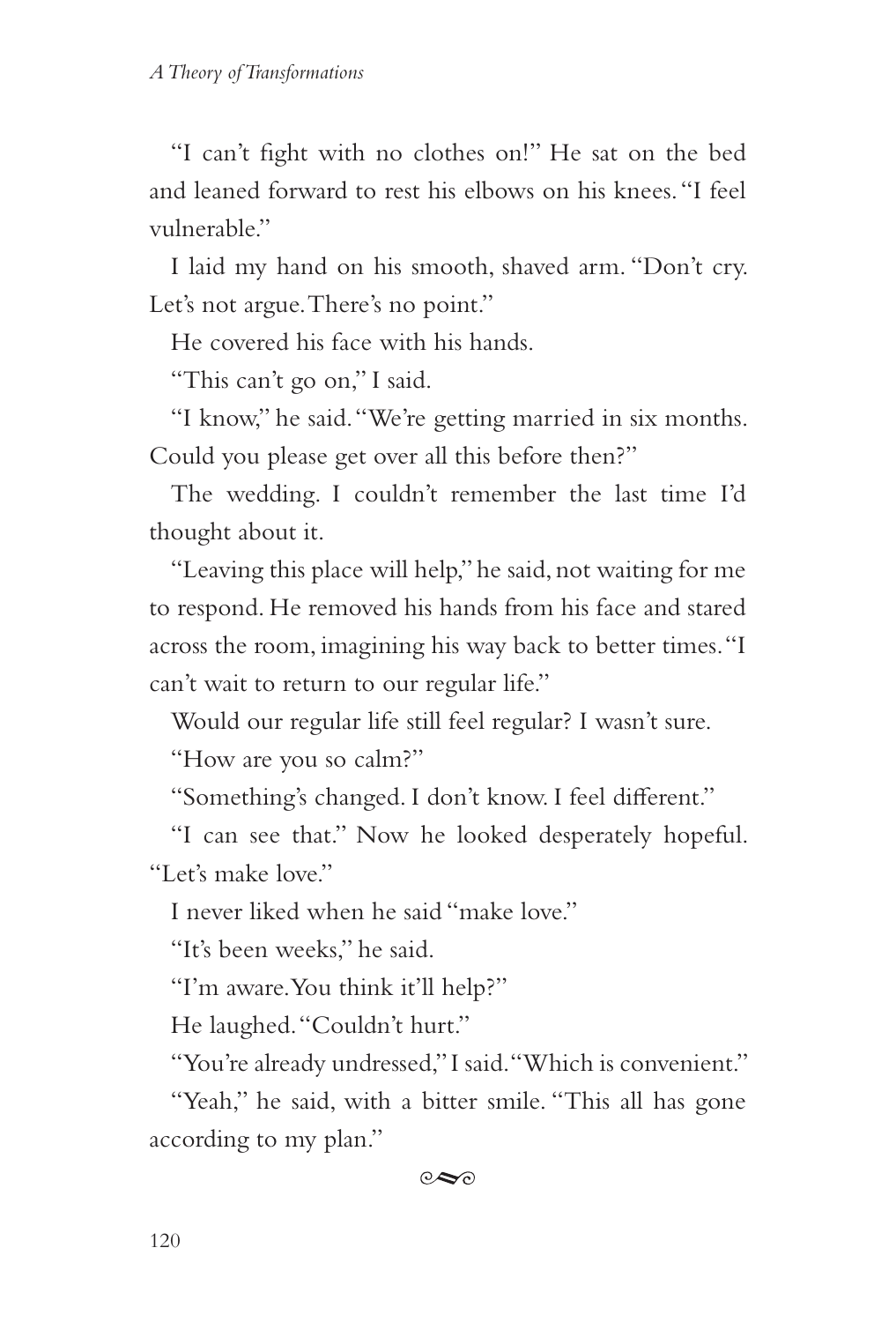THE NEXT DAY, I skipped work and slept in. Noah and Casper could finish things up on their own. Marshall woke me when he came back from his morning shift. He looked relieved to see me, as if he'd feared that after last night I might have cleared out with all my things. He rubbed my shoulder and tucked my hair behind my ear. He was fussy about scrubbing his hands, used a brush to get under the nails, but still they always smelled like deli sandwiches.

The sun glared through the window. A crystal prism that hung from a suction cup—an engagement present from Marshall's mother—cast the shards of a broken rainbow across the floor.

"Let's go somewhere," I said.

"Where do you want to go?"

I shrugged. "Away from here," I said. "What about that 'Manson Disturbance'? The cryptovolcanic thing you wanted to see."

"It's an impact structure. That's what the newer books call it."

"A crater," I said. "Even better."

Marshall drove. As we headed west out of town, we passed through the newest ring of development: repeated facades, gleaming vinyl siding, rows of baby trees propped up on stakes. A direct result, I thought, of the mistaken belief that the good life can be iterated. The wind smelled like hot soil. The sun flashed on the corn's long leaves. I turned to look at Marshall, and changing position let my hair out from where it was gathered and sent it whipping around my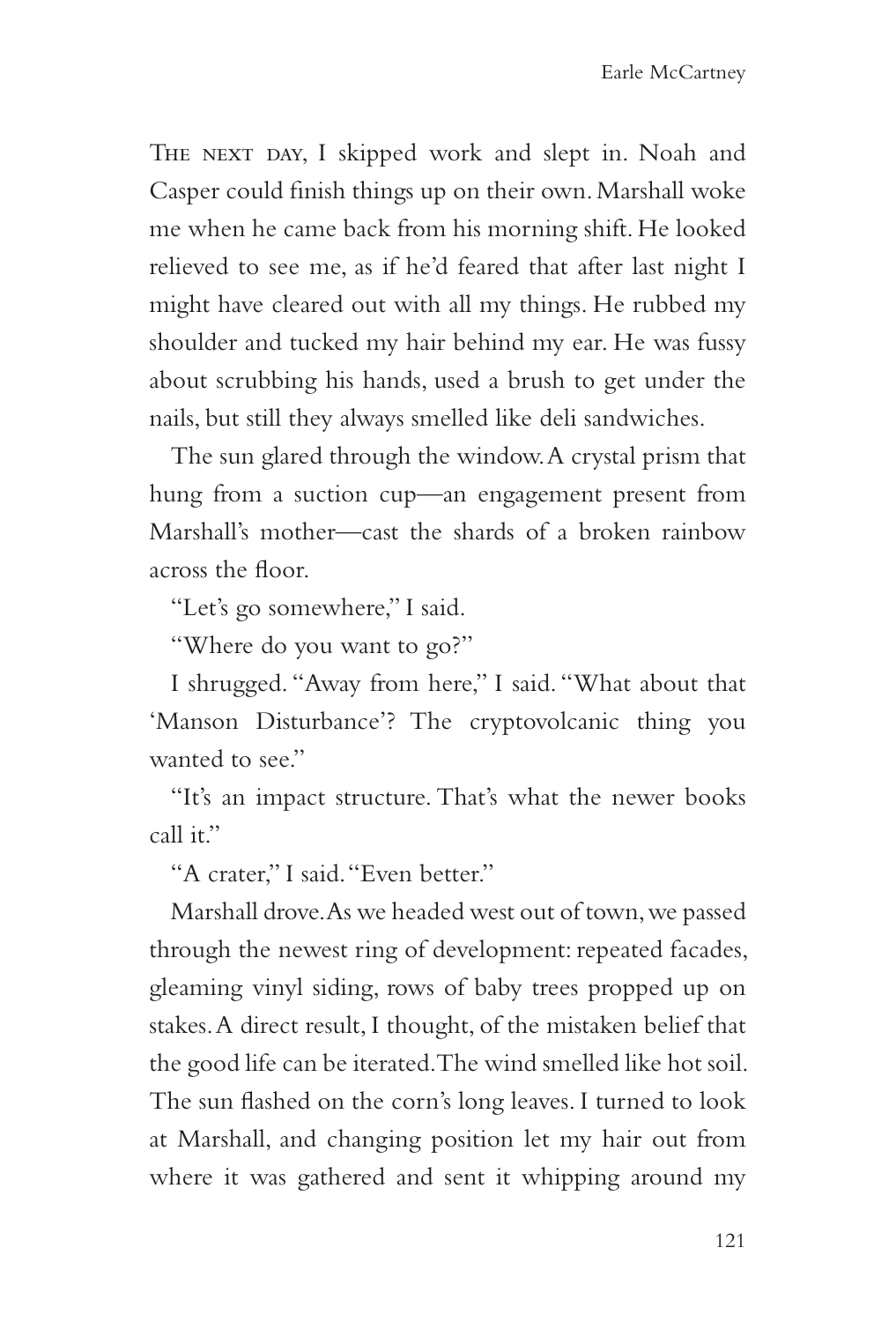face. Marshall frowned at the road, a good frown. It must have felt like we'd broken free of the summer's troubles and were finally escaping, starting fresh, seeking out a new way to be happy together.

An hour or so later, we climbed through some wooded hills, and afterwards the land got even flatter. The crops went on and on, to where the fields met the sky in a line. For hundreds of thousands of years, I thought, this was the straightest straightedge anyone ever saw. According to Marshall, this part of the country used to be underwater, the floor of a Cretaceous seaway—which at one point was partly vaporized by the thing we were driving to visit.

"This wasn't the one that killed the dinosaurs."

"No," Marshall said. "That's in the Yucatán."

"But there was mass devastation."

"Oh, yeah."

"Hey," I said. "Why don't you go to grad school for geology?"

He watched the road. "What are the odds we'd be near each other?"

I let it go. We got off the interstate. The corn was like a green wall running along the road, interrupted every few minutes by a creek, a windbreak, a cluster of steel sheds and farm buildings. We passed through a town with a row of old brick factories lined up along a river. Marshall had brought a copy of the WPA guide to Iowa, which said that we were near one of the world's largest gypsum deposits. The factories were gypsum mills. I pictured miners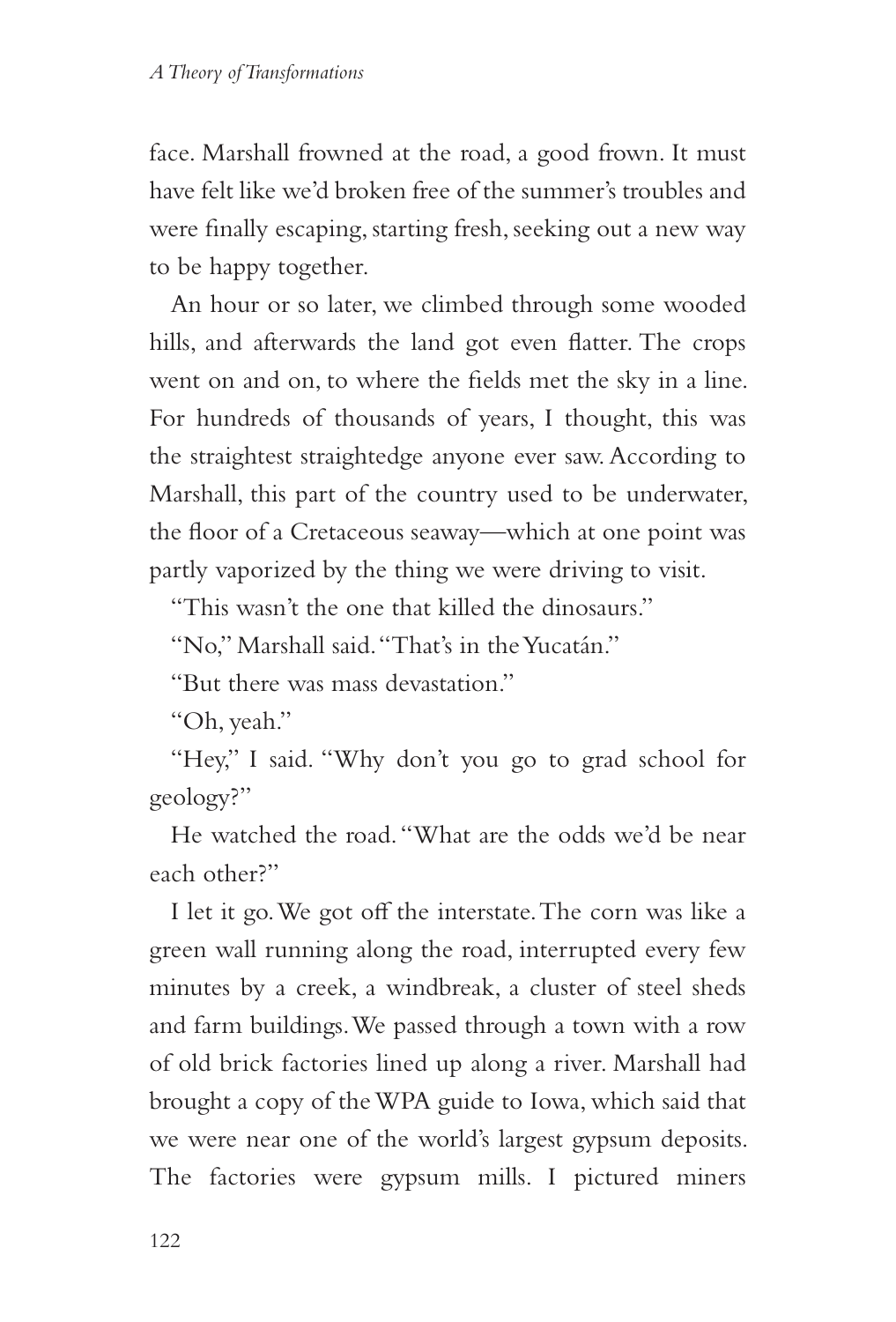tracking white powder, like flour, into their living rooms. On the town's outskirts we passed a tractor dealer selling equipment that might have been built for the moon—giant plows, toothed buckets, caterpillar treads that could flatten a car without noticing. Then we passed a wooden fort surrounded by a wall of vertical logs. The guidebook said that in the nineteenth century the area had been terrorized by a Sioux Indian named Two Fingers. The name went unexplained.

It felt odd, after these months spent stooped over desks, finally to be seeing the place where I'd been living. "I'm glad you're getting a chance to do this," I said.

"I'm glad *we're* doing it."

"That's what I meant," I said. "The last few weeks have been hard."

Marshall seemed mistrustful of my tone. "Look at it this way," he said. "You got a result. You'll go home with a publication credit. You made some good friends." Saying "good friends" caused him to wince. "That's what you wanted, right? You should be happy."

"You need to stop telling me I should be happy."

"I'm just trying to cheer you up."

"Maybe I don't want to be cheered up."

"Well," he sighed. "Then I guess I'll just have to be patient."

"Marshall—"

"Look We're here"

The streets of Manson formed an orderly grid that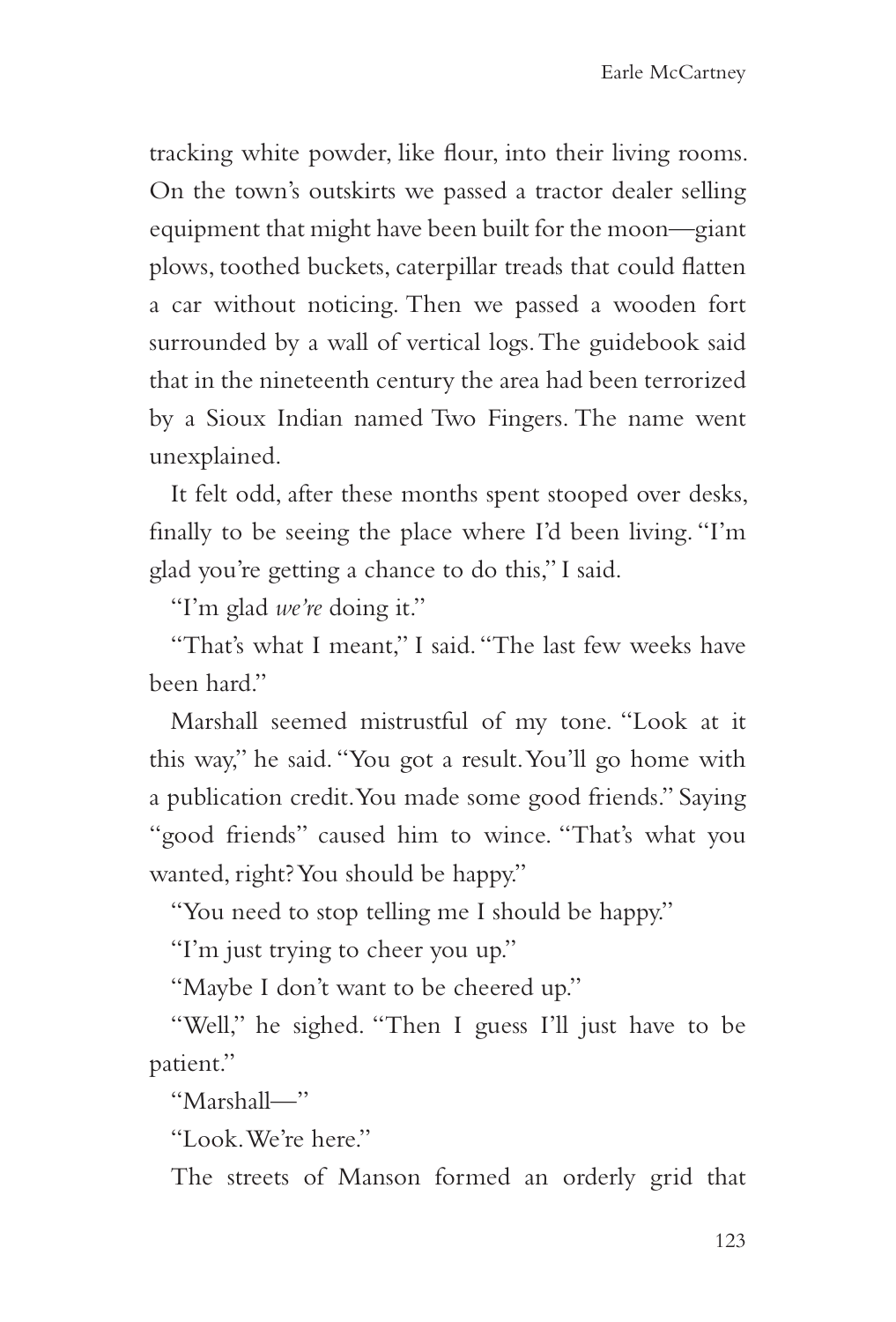ended abruptly at the edge of the fields. There was a single stoplight. There was nothing in the old guidebook about nondescript Manson or its impact structure. We pulled into a gas station at the end of town. As Marshall pumped gas, he kept glancing over his shoulder at me.

"Lucy," he said, as he very gently placed the nozzle back on the pump. "So you aren't perfect. It isn't the end of the world."

I didn't answer. I went into the station's store for a soda, and Marshall followed. The sun shone dimly through high, dusty windows. The cashier, a man close to my father's age, sat in a cushioned office chair behind the counter. He was reading a folded newspaper.

"Excuse me," I said.

The man set his paper on his knee.

"We're looking for the Impact Structure."

The man laughed and said, "Young lady, you're standing  $\infty$  it."

The hairs on my arms stood on end.

"It's buried underground," Marshall explained. "It's like twenty-five miles across. This is all there is to see." He sounded apologetic. He thought I was disappointed, that I was wondering why we'd driven all the way out there, when actually I was thrilled, overwhelmed by a sudden sense of awesome possibility.

"It's also an aquifer," Marshall added. "I hear they have great water."

The cashier smiled at us—a hopeful young couple out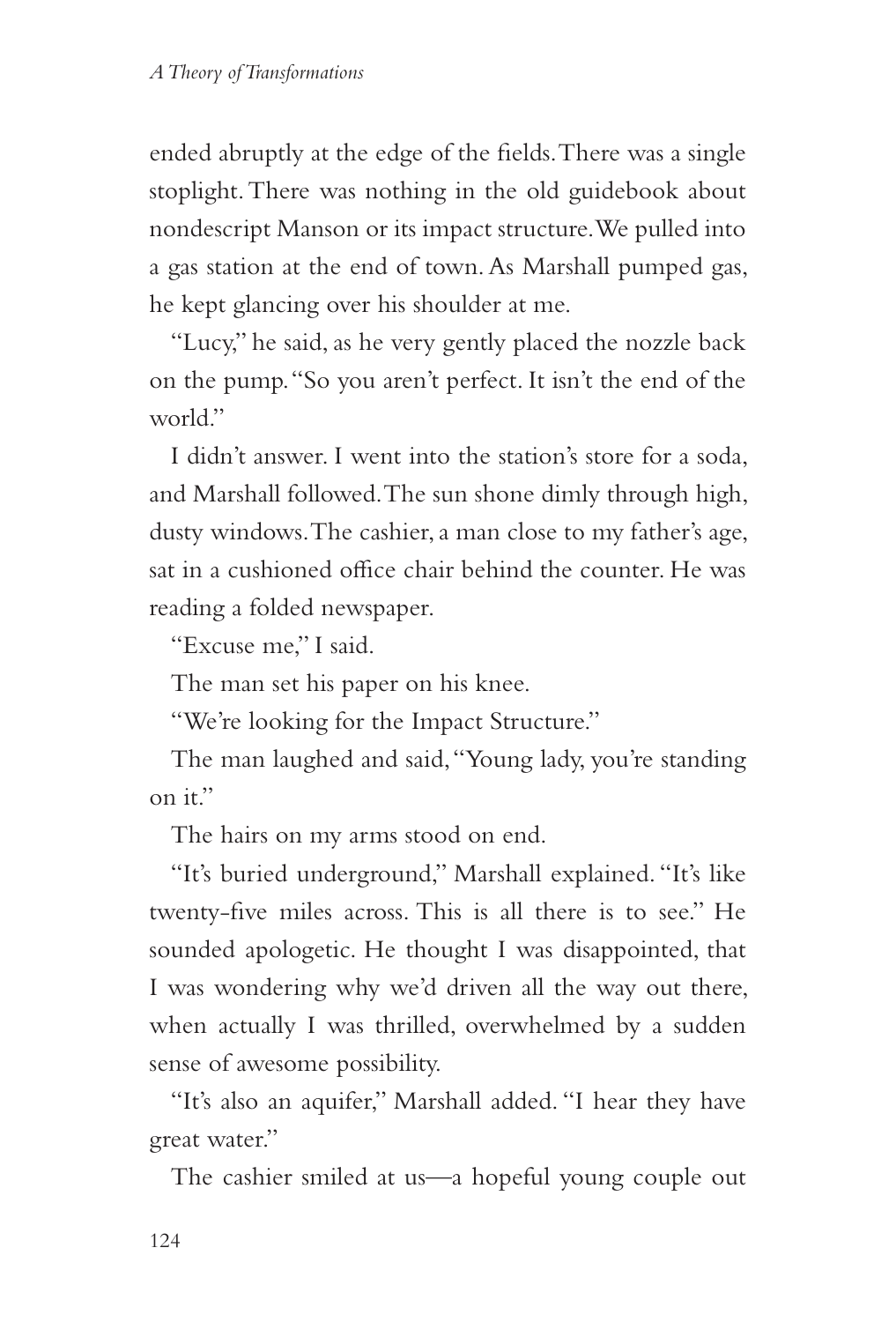exploring on a hot summer day. "Know what?" he said. "Hold on a second." The man groaned as he got up from his chair, then disappeared through a door behind the counter.

Marshall put his hand on my back. I shrugged him off. It was time. I was about to break our history over my knee.

"Listen," I said.

The man returned and handed Marshall a glass of water. "On the house," he said.

Marshall took a drink and smiled at me. He handed me the glass and waited for whatever it was I had to say. I looked out the window at that great green dead ocean and drank. The water tasted great.

The sky darkened and lowered its foot. The floor heaved, the shelving rattled. Marshall looked afraid. He saw then what he'd been trying so hard to avoid seeing: that I wanted the world to end. That I needed boiling oceans, burning skies, mass extinctions. That I couldn't settle for a simple, quiet failure. Saying that to myself made everything different. It felt as if the world had been struck, and changed, and moved, but it was only me, becoming.  $\infty$